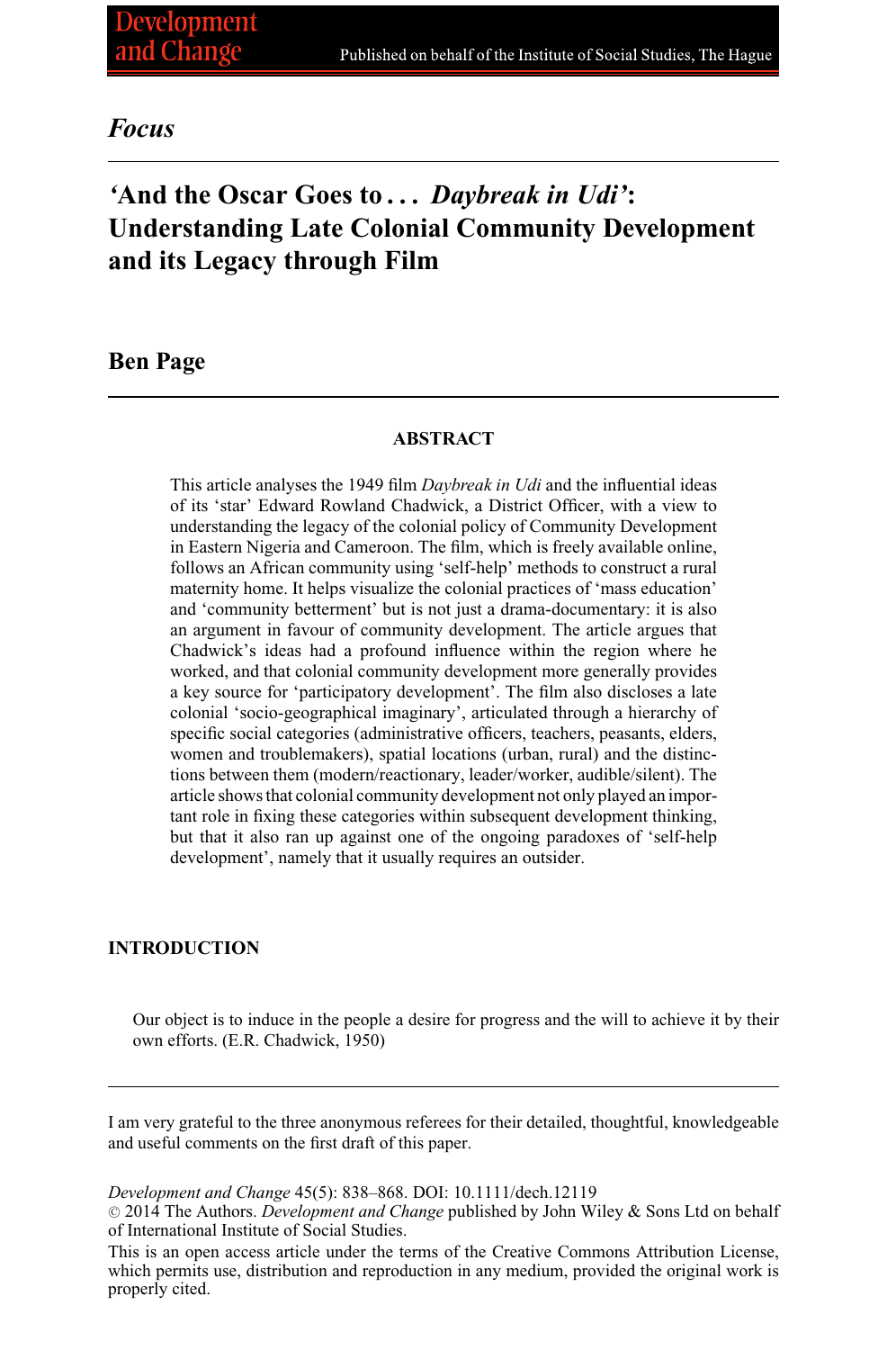Community development, bottom-up development and participatory development are all related notions that serve as important conceptual models for a number of NGOs in the way they deliver self-help development projects around the world. For a time in the 1980s and 1990s, they were also influential in government development ministries. However, since the turn of the millennium such institutions have generally preferred to emphasize technology, markets or good governance in their development policies. Unexpectedly, some of these international development ideas about self-help have recently reappeared in the UK under the guise of discussions about 'the Big Society' (Ishkanian and Szreter, 2012). What is sometimes forgotten in accounts of these approaches is their colonial origins, so this article sets out to examine an early moment in the history of self-help development in West Africa.

Formal 'Community Development' policies have a long history in anglophone Africa and this study aims to analyse their form and legacy in Eastern Nigeria and the Southern Cameroons from the mid-1940s to 1960, the last part of the British colonial period. It follows the work of Edward Rowland Chadwick, a British government official, who achieved prominence (relatively late in his career) as an advocate for community development approaches within Nigeria. Chadwick has left a wide range of written materials,<sup>1</sup> but perhaps the most interesting source of information is the Oscar-winning 1949 film *Daybreak in Udi*, <sup>2</sup> a documentary about a community development project, in which he plays a younger version of himself. The main objective of this article, then, is to use the film to disclose Chadwick's ideas and worldview in order to better understand the practices and legacies of colonial community development in Eastern Nigeria.

With a duration of thirty-eight minutes, *Daybreak in Udi* is the most substantial in a group of films the British Government's Crown Film Unit shot about community development in the Eastern Provinces of Nigeria in the late 1940s.3 *Daybreak* is immensely useful as a visualization of colonial

<sup>1.</sup> Chadwick wrote about community development in pamphlets aimed at African villagers, newspapers for urban African elites and African nationalists, bulletins for other District Officers in Nigeria, journals such as *African Affairs* and the *Nigerian Field*, magazines such as *The Spectator*, aimed at the British public, and in official reports for the Colonial Office and UNESCO. The same anecdotes from his personal experience appear frequently, but sometimes contradict themselves in terms of dates and places.

<sup>2.</sup> *Daybreak in Udi* can be seen it its entirety on the website of the Colonial Film: Moving Images of the British Empire project (http://www.colonialfilm.org.uk/node/252). Besides the 1950 Oscar, it was also awarded the prize for Best Documentary at the third British Academy Film Awards (later known as the BAFTAs) in May 1950 and later received awards at film festivals in Edinburgh and Berne. Much of the footage was re-used in a 1954 documentary entitled *Savage World*, when it was combined with a film about colonial anti-poaching measures.

<sup>3.</sup> Roseleen Smyth (1992) refers to another film (made in 1948) called *Village Development*, which she claims was the inspiration for *Daybreak in Udi*. However, there were also films on community development made in Okigwi Division, Awka Division and Ashoada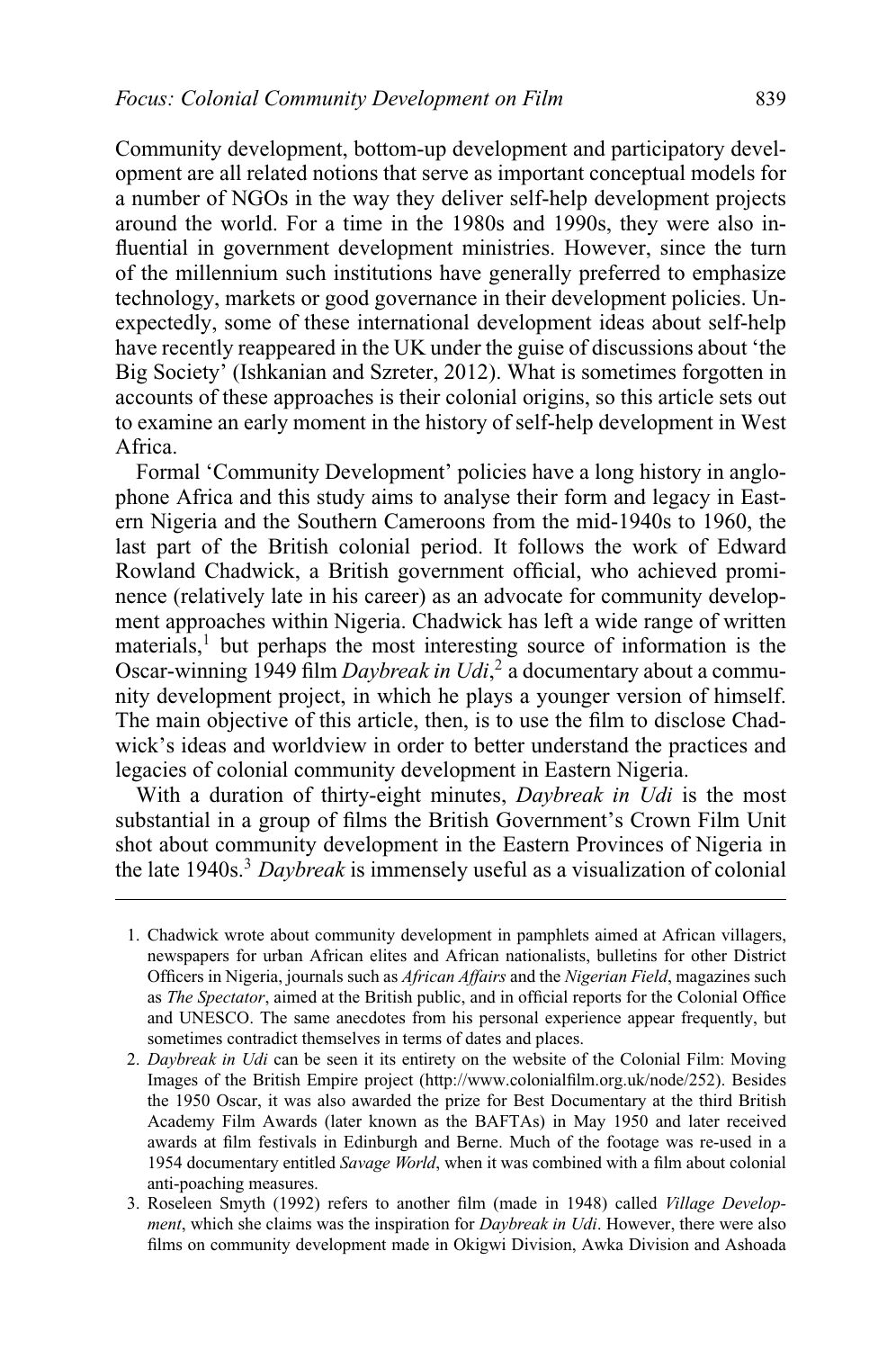development practice, but it must also be read more critically, as a very specific argument about how to steer rural communities towards self-help and as a piece of colonial propaganda.<sup>4</sup> As a government-funded film it had implicit political work to do as well as having an explicit development function as an example of instructional film (Shaka, 1999).

The film-makers had three audiences in mind. The first comprised other African rural communities who might be inspired or provoked into undertaking self-help projects of their own. The film was certainly used for this purpose and was shown in travelling cinemas throughout Africa, although its impact is not clear (Morton-Williams, 1952; Shaka, 2004). Writing in the Nigerian newspaper *The Sun,* Austine Amanze Akpuda argues that the Egwugwu story in Chinua Achebe's classic novel *Things Fall Apart* (1958) was probably influenced by seeing or, at the very least, hearing about *Daybreak in Udi*, which was shown in Umuahia in 1949 (Akpuda, 2014). The second audience was a generic British public who might be impressed by the achievements and attitudes of African villagers, thereby mobilizing support in the UK for an emerging idea of 'international development' in the years of post-war austerity. The film justified the use of British taxpayers' money for colonial development schemes by emphasizing Africans' desire to help themselves rather than wait passively for British financial aid. In the film, the narrator explicitly addresses this British audience and talks about the willingness of British citizens to help Africans who are ready to help themselves. The third potential audience was made up of critics of European colonialism, who were being shown the benign and progressive role of the British administration and the benefits of its policies in rural areas of Nigeria. It is hard to measure how effectively the film reached any of its audiences, though its Oscar in 1950 must at least have facilitated its international distribution, as it was certainly screened in Africa, Europe, the Far East, Australia and the USA. We do know, however, that it earned the disapproval of urban Nigerian nationalists at the time; because of the use of nudity in the film they regarded it as a typical European representation of African backwardness.

This article argues that *Daybreak in Udi* provides a summation of Chadwick's ideas about community development, even though its final text and form were also influenced by the writer (Montagu Slater) and the director (Terry Bishop). It develops this claim by looking at how the content of the film changed over successive drafts of the screenplay and how closely it relates to Chadwick's own personal professional experience. The main thesis is that Chadwick's individual efforts and ideas between 1943 and 1960 were profoundly important in establishing the techniques, principles and institutions of community development in Eastern Nigeria and Cameroon.

Division, all produced primarily for local audiences. P. Morton-Williams screened *Community Development in Awgu* as part of his research into the impact of film on rural audiences in Nigeria (see Morton-Williams, 1952: 22).

<sup>4.</sup> For a discussion of recent critical readings of development in film see Lewis et al. (2013).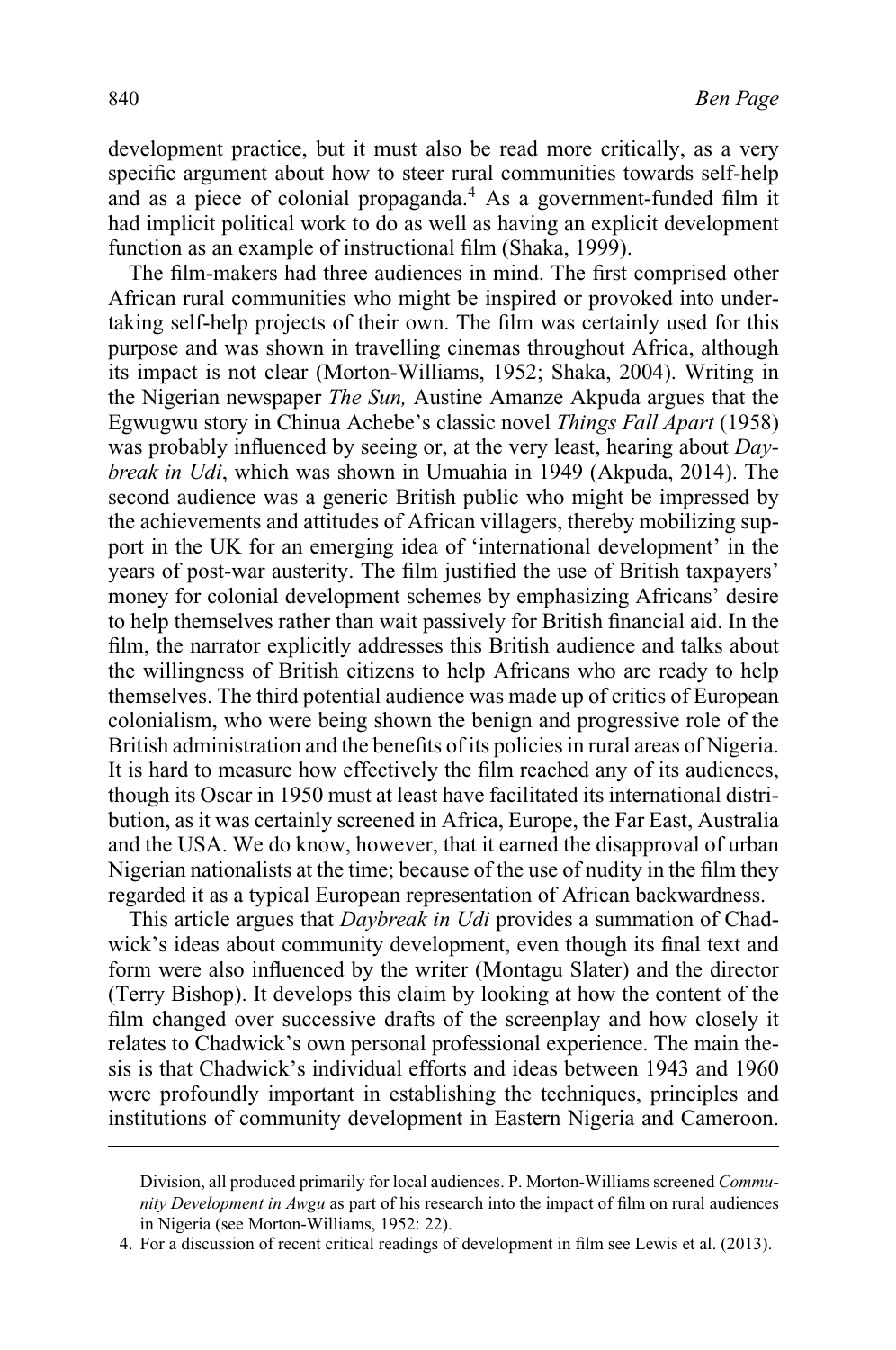Yet, this form of development project emerges within a broader context and should not be seen as the product of just one individual's activities or vision. Understanding how community development becomes a valid and viable development strategy also requires us to consider the general policy from Whitehall or Lagos, the experiences from community development elsewhere in Britain's African colonies and, crucially, the views and actions of African participants. The fact that a single colonial official could have had such a dramatic impact on policy within a region tells us as much about the *ad hoc* character of colonial government in rural West Africa, the scanty staffing of the Community Development Department and the lack of financial and technical resources in Nigeria as it does about Chadwick and his ideas.

Conceptually this paper is aligned with the broad project of post-colonial theory insofar as it argues for the significance of the colonial period in shaping the ideas and practices of development policy, politics and psychology after independence in Africa. It sees colonial media representations and literary tropes as key to the process of producing post-colonial subjectivities. It emphasizes continuities of consciousness in terms of how Africans imagine themselves, their communities and their societies after the transition from colony to post-colony (Mbembe, 2001). As such it sets out to use the film to understand how colonial officials involved with community development, such as Chadwick, imagined Africans and African communities and social relations within African society.

The key concept used here is of a 'socio-geographical imaginary', a largely taken-for-granted spatial and social mental ordering of the world (Kothari, 2006b; Watts, 1999). Analysis of such an 'imaginary' combines reflection on both the *object* being imagined (society in the Eastern Provinces of Nigeria) and also the *subject* doing the imagining (the colonial officials and later the post-colonial African elites). The claim is that it is possible to characterize a particular and influential late-colonial socio-geographical imaginary associated with community development. This imaginary is articulated through visualizing a hierarchy of specific social categories (administrative officers, teachers, peasants, elders, women and troublemakers), spatial locations (forest, farm, urban, rural) and the distinctions between them (modern/reactionary, leader/worker, audible/silent, tamed/wild and civilized/uncivilized). Such categories are integral to perpetuating what Mahmood Mamdani (1996) described as 'the bifurcated state' in postcolonial Africa in which 'traditional' rural subjects are ruled/developed in one way and 'modern' urban citizens in another. This colonial sociogeographical imaginary matters because it becomes real over time, and produces a set of ideas from which participatory development has subsequently found it hard to escape (Cooke and Kothari, 2001; Hickey and Mohan, 2004). The once abstract categories of the imaginary have become concrete. The legacy of colonial community development is as much about this way of imagining African rural communities as it is about a set of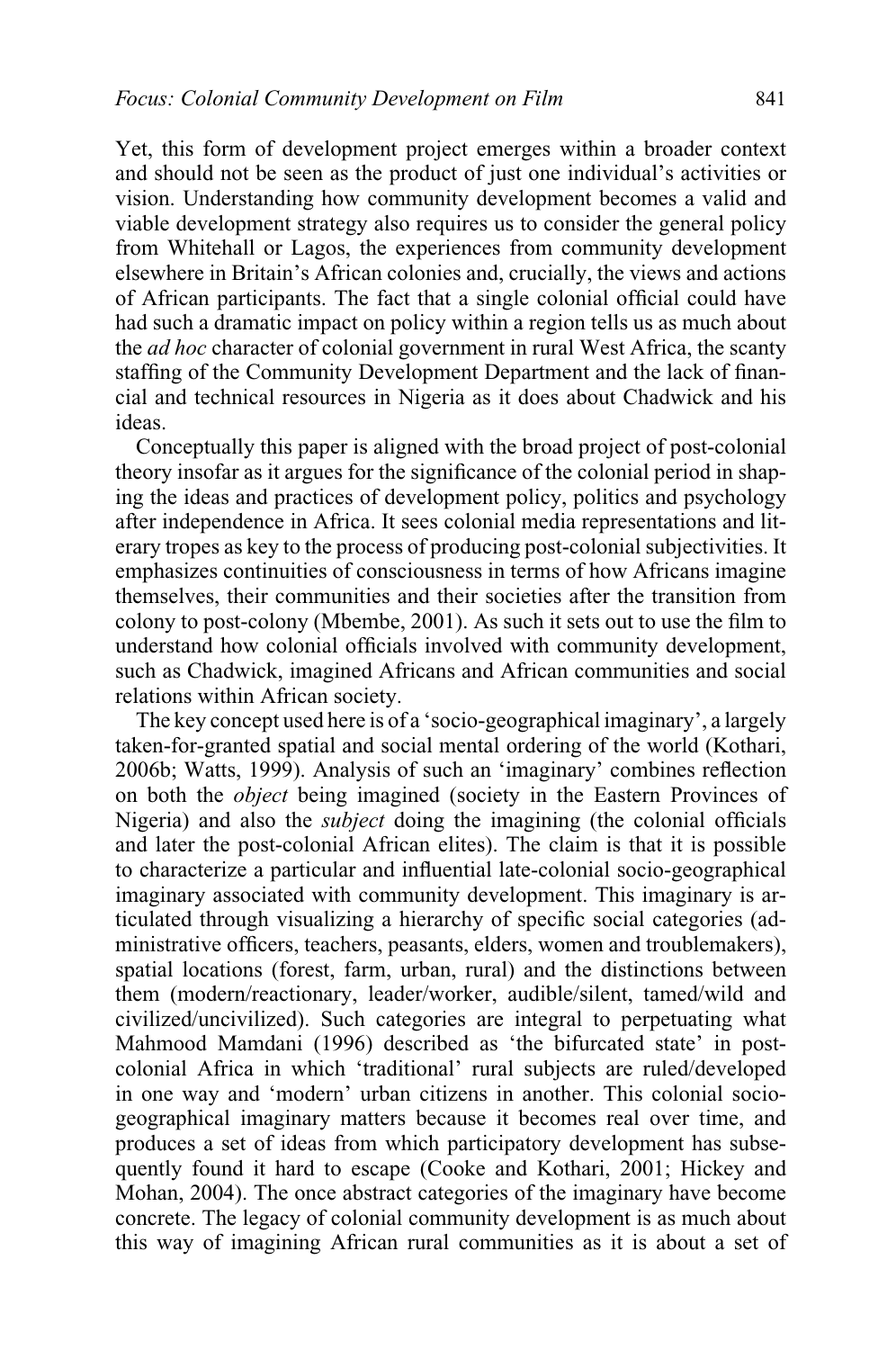strategies for development practice. The article not only argues that colonial community development played an important role in reifying these social categories within development thinking, but that it also ran up against one of the universal paradoxes of self-help, namely that it usually requires an outsider.

The article starts by showing how the practice of community development in Eastern Nigeria emerged and how it related to the broader policy developed by the UK government in Whitehall. This first section also positions the case study in relation to existing historical work on community development elsewhere in Britain's African colonies. This is followed by a very brief introduction to the organizations engaged in documentary film-making in the colonies before focusing on the film *Daybreak in Udi* itself. The film is summarized before being used to reveal Chadwick's ideas about community development and how they relate to his career. The next sections consider how the script evolved through three different versions, and look at the actors in the film and the development categories they represent. The discussion and conclusion return to the question of the colonial legacy in contemporary development by tracing the practices and ideas of community development forward in both Nigeria and Cameroon. They also return to the idea of the 'socio-spatial imaginary' by arguing for the significance of the way particular categories used in the colonial era have subsequently been reified.

## **COMMUNITY DEVELOPMENT IN LATE COLONIAL NIGERIA**<sup>5</sup>

In 1943, E.R. Chadwick — a colonial official in Udi,<sup>6</sup> a district in Onitsha, Eastern Nigeria — received a group of Ibo elders from the Abaja clan who had come to his office to request that civilization be brought to their village. On being informed that there weren't sufficient financial resources available for the Government of Nigeria (a British colonial state) to bring them the roads they wanted, the Africans fell silent until one of the delegation suggested that they should just build the roads themselves. With Chadwick's encouragement and 12,000 man-days of unpaid labour, the first such road was built and community development in the Eastern Provinces of Nigeria was born. However, this co-operative work was not seen as new; rather it was portrayed as a revival of West African customs of social collaboration, which were being applied to new challenges. The following year, 1944, the Colonial Office in London published 'Mass Education in African Society' and, in 1948, 'Education for Citizenship in Africa'. These two reports both advocated precisely the kind of 'community development' approach to rural

<sup>5.</sup> For the previous stage of British Colonial Development Policy (1914–40) see Constantine (1984).

<sup>6.</sup> The population of Udi in 1947 was 264,063 (UK National Archives [UKNA] File CO 1018/36).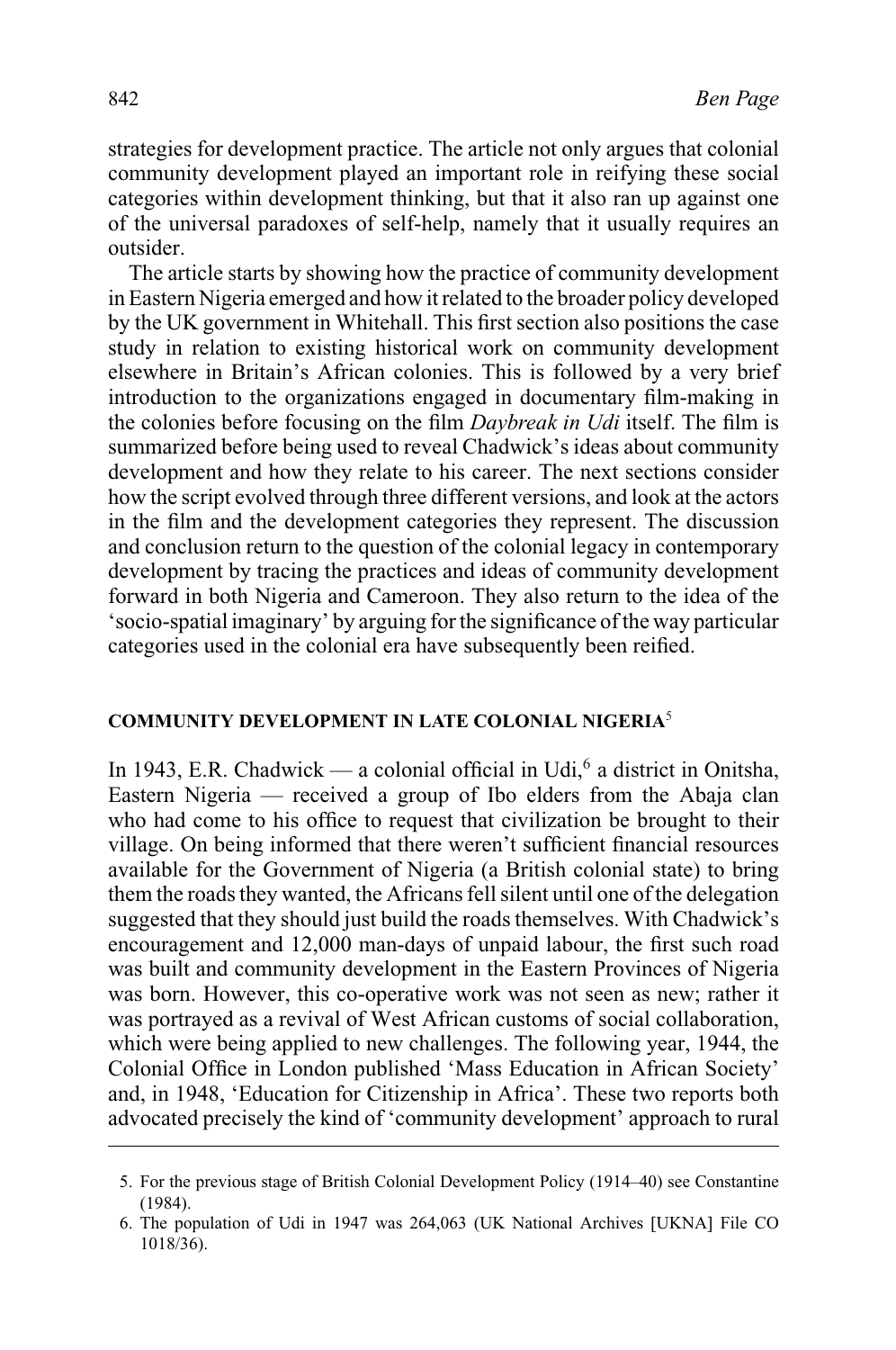development that was already happening in Udi and as a result the district achieved a degree of recognition among colonial officials in Lagos and London.

This, at least, was Chadwick's version of the creation-story of community development in *his* Nigerian District. It is a history of which he was the author. It was a story he told frequently to a wide range of audiences and in a number of different formats over the next ten years, including in *Daybreak in Udi*. This was not a deliberate act of self-aggrandizement, though it did make Chadwick an early development celebrity in his field. By the end of the 1950s Chadwick was still in Nigeria although he had been promoted several times to become Community Development Secretary for the whole of the Eastern Provinces (including the mandated territory of the Southern Cameroons). He had been awarded the  $OBE<sup>7</sup>$  for his work and praised in the British parliament. He wrote reports for a number of United Nations organizations, worked with the Ford Foundation and was a valued speaker at community development training events. Whether in Enugu, Lagos or Whitehall, Chadwick's knowledge and ability to foster self-help community development were seen as exceptional. Though he initially explicitly distanced himself from those he rather sarcastically described as 'so-called experts on mass education' (Chadwick, 1948: 36), by the end of the 1950s, there was no doubt that like many other colonial officials of the era, he had segued into the post-colonial age and become a development expert himself (Kothari, 2005, 2006a, 2006b).

Colonial community development was initially called 'mass education' by the Colonial Office and focused on adult literacy classes in rural areas (Skinner, 2010). After 1948 it became known as 'fundamental education' or 'community development' and started to address a wider range of issues such as agriculture, health, transport, and even infrastructure (Smyth, 2004). In effect it became what would now be called an 'integrated rural development strategy' and from the outset ideas of 'self-help' were central.

Community development moved from the margins to the centre of British colonial policy when Arthur Creech-Jones (who had been active in the Fabian Colonial Bureau during World War II) became the Secretary of State for the Colonies in Clement Attlee's Labour government in October 1946 (Holford,  $1988$ ).<sup>8</sup> He had been personally involved in the production of the 1944 report 'Mass Education in African Society', which first advocated this development strategy for rural Africa. Creech-Jones viewed mass education as a necessary precursor to decolonization and raised its profile significantly. In an important circular it was declared: 'Debate by dispatch and memorandum has gone on too long. The conception of mass education by community effort should now be accepted as settled policy and on this basis mass

<sup>7.</sup> Order of the British Empire, an award within the British honours system.

<sup>8.</sup> A post he held until 1950 when he lost his seat in the general election.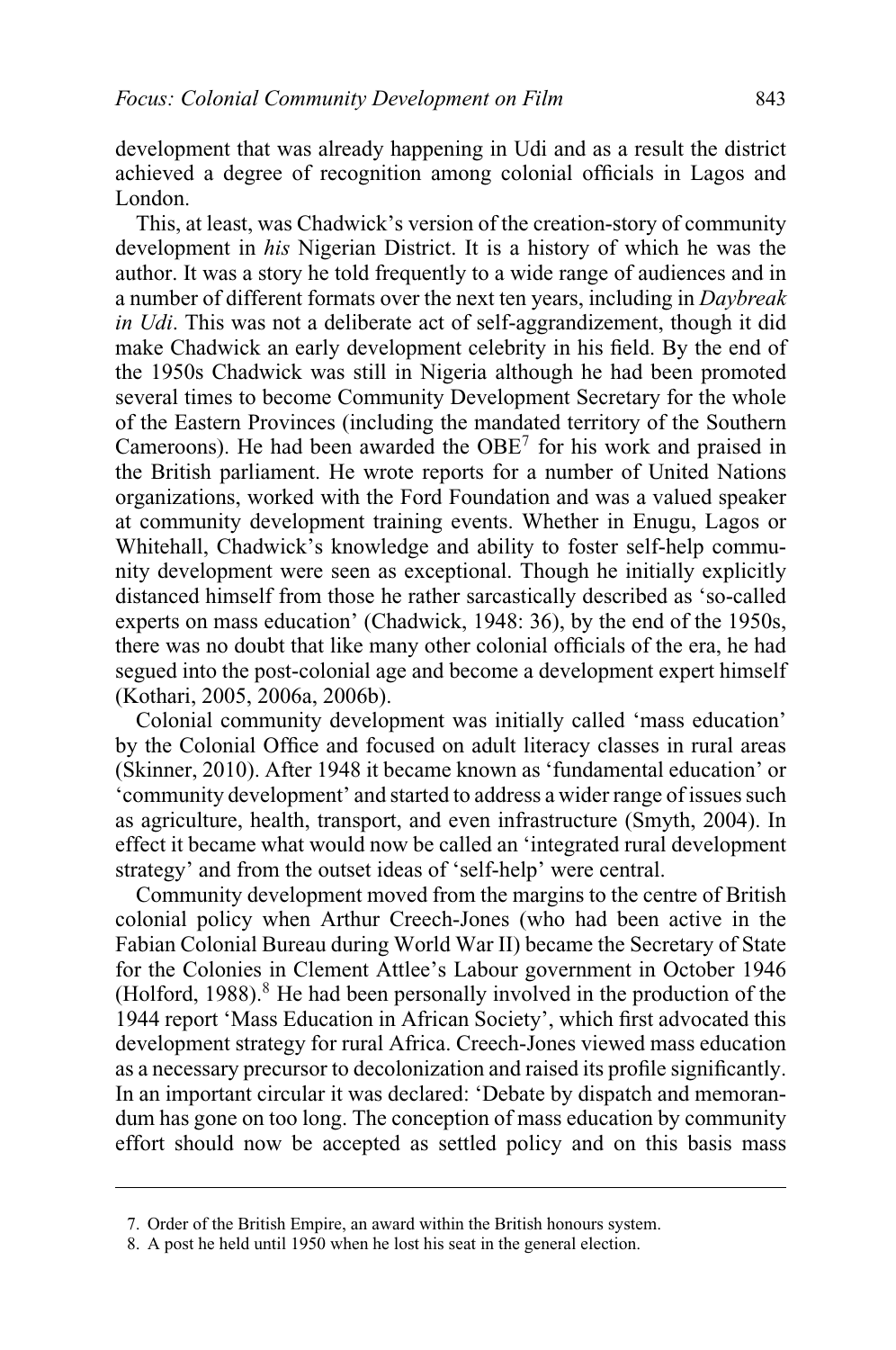education along with the development of local government should be placed at the forefront of our development policy in Africa'.<sup>9</sup>

The appeal of this approach for the Colonial Office was not only that it was cheap, but also that it schooled 'their' African subjects in the responsibilities of citizenship. It was about making a certain kind of citizen who understood what government could and, perhaps more importantly, could not do for them. Thus, alongside the provision of rural services, community development emerged as a way for the British to claim that they were responding to demands (from the USA and USSR, for example) that the old powers should be moving faster towards granting independence to their colonies. The argument was that community development accelerated this process by mentally preparing African subjects for self-government (Skinner, 2011: 307). Much colonial community development (particularly as conceived by Chadwick) was preoccupied with the *minds* of villagers rather than with the material benefits of specific initiatives. On occasion he went as far as saying that the success or failure of the project itself was irrelevant as long as leadership skills of the community were enhanced in the process.

Community development in the late 1940s had multiple formal definitions, but Chadwick coined some of the most concise and catchy. Community development, he wrote, is: *'*the raising of the standard of living within the community, by the community's own effort and not by some outside agency' (Chadwick, n.d.)<sup>10</sup> and 'community development planning must be planning with the people rather than for the people' (Chadwick, 1952a: 2). In practice, community development in Eastern Nigeria usually entailed a salaried representative of the colonial state engaging with rural people in the setting of a community meeting. These meetings helped communities to identify their ambitions and then translate those hopes into specific projects (such as the construction of health facilities, transport infrastructure or marketplaces). These projects entailed voluntary community labour, the donation by the community of local resources (timber, stone, sand, etc.) and the generation of finance by the community. The colonial government then supplemented these efforts with technical support and some imported materials. The local finance was generated through such initiatives as creating a village shop or opening a women's co operative farm. Community meetings were an integral part of the strategy designed to achieve consensus, understanding and cooperation (Chadwick, 1951a, 1951b).

A number of historians have examined this colonial moment looking either at the colonial community development policy in general (Abloh and Ameyaw, 1997; Holford, 1988; Smyth, 2004) or at the specific experiences

<sup>9.</sup> Circular, Subcommittee on Mass Education and Development Planning, 1948, 3 (UKNA File CO 852/941/3).

<sup>10.</sup> The quotation comes from an article in the *Eastern Outlook and Cameroon Star.* This government-subsidized newspaper was published in Enugu in the 1950s and was addressed to urban Africans. Open Shelves Cameroon National Archives (Buea), hereafter CNA.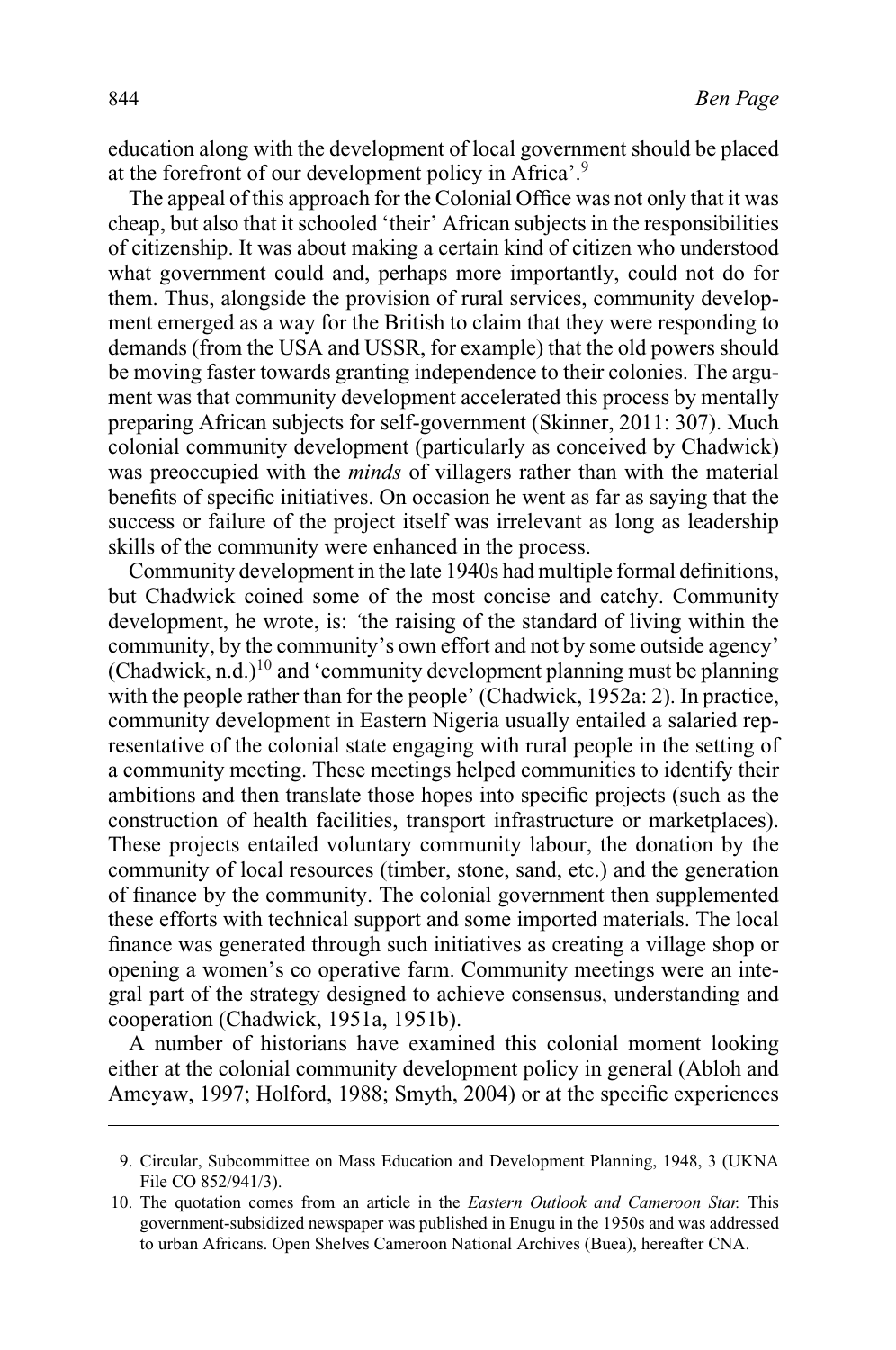in Ghana (Skinner, 2009, 2010, 2011), Kenya (Lewis, 2000, 2001a, 2001b, 2011) and Tanzania (Burton and Jennings, 2007; Jennings, 2003, 2007). This article adds to the existing case studies by drawing attention to the previously neglected example of Eastern Nigeria and Cameroon (but see Kwo, 1984; Omolewa, 2008). Methodologically this is not a trivial exercise because it is easy to get caught by the temptations of presentism. For many people, their interest in this topic (as for example in this article) is precisely in understanding the legacy of this colonial policy to the current era of development practice, but historians are quick to remind us that this is problematic because it means we are viewing the past through the lens of contemporary concerns. To avoid this danger it is vital to treat each case with care, drawing out its specificities and placing it in the context of the time and place in which it emerged (Skinner, 2011: 299). Furthermore, despite the fact that identical instructions were issued to different African colonies from the metropolitan centre of empire in Whitehall, the story of community development varies significantly from place to place.

Although Nigeria is now the dominant state in West Africa it was very much in the shadow of the Gold Coast (Ghana) in the 1940s, so it is not surprising that the Nigerian case study has been largely passed over. The Southern Cameroons, though officially a United Nations trusteeship from 1946, were effectively run as an extension of the Eastern Provinces of Nigeria. Cameroon was an even less significant territory from the perspective of the Colonial Office. However, it turns out that this part of Nigeria has an important place in the history of colonial community development. Within Whitehall, the work in Udi was the best known example of the new ideas being put into practice successfully. When in London on leave in 1947, Chadwick went to the clearing house for material on mass education at the Institute of Education where he was informed 'that the Udi experiment was at that time the only one on record where full scale social, and economic, development were proceeding, on the basis of voluntary communal development fully integrated with a Mass Literacy campaign. Other Mass Literacy campaigns had not led to all round reconstruction of village life by voluntary effort' (Chadwick, 1948: 37).

Two years later, officials in London were still of the view that Nigeria was the pace-setter in responding to Creech-Jones's key 1948 dispatch on community development in Africa. 'It is clear that Nigeria is far further ahead than any other colony, which has so far replied, to working out the general principles of the dispatch and particularly in the most important point of all namely the re-orientation of ideas'.<sup>11</sup> In 1950 Nigeria was being treated as a potential model for others to follow (alongside other successes in Kenya and Nyasaland). As a result, the initial lack of interest in community development

<sup>11.</sup> Harvey (London) in response to Foot's reply from Lagos to the Creech-Jones dispatch prioritizing community development (UKNA File CO 847/53/7, minute dated 24 June 1949).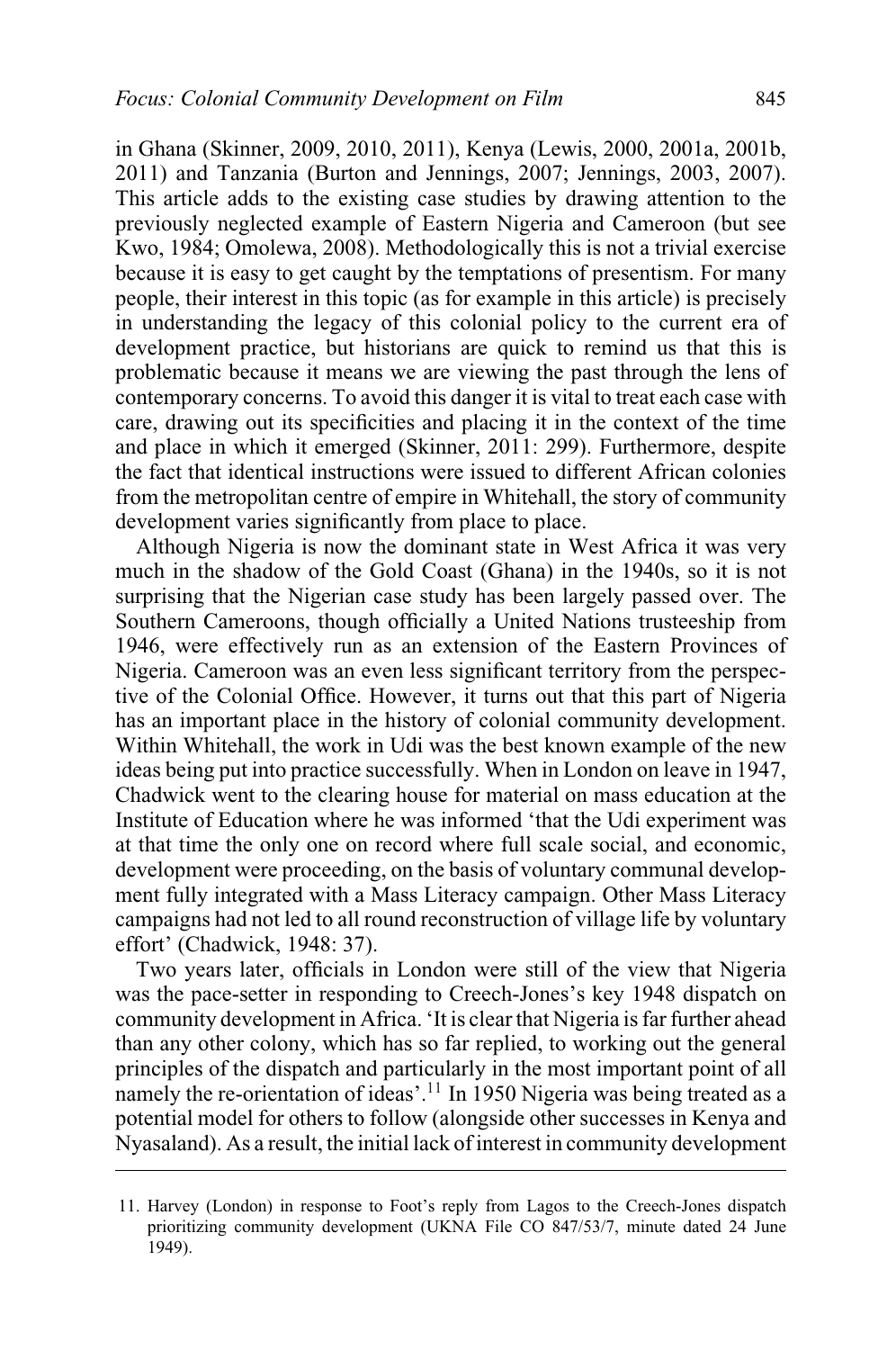in Lagos swiftly changed and money became available to support villagelevel projects. In 1946 just GB£ 4,000 had been set aside for community development in the Nigerian National Development Plan (where it came under the heading of Village Improvement) but by 1950 this had risen to GB£ 250,000. Nigeria continued to lead the way in the early 1950s through the establishment of community development leadership training schools in Awgu and Man O' War Bay (Southern Cameroons), with which Chadwick was initially involved (Dickson, 1960; Jackson, 1956).<sup>12</sup>

In summary then, community development was a policy that took centre stage from around 1948 and which led to experiments across Britain's African colonies, and in which the Eastern Provinces of Nigeria led the way, largely because of the parallels between existing work in Udi and the new ideas coming from London. Chadwick's experiments in community development, which began in 1944, pre-date their formal adoption as colonial policy across Africa and justify the claim that they should be given greater prominence in histories of this strategy that has subsequently become so influential.

#### **DOCUMENTARY FILM PRODUCTION IN BRITISH COLONIAL AFRICA**

The British Government was interested in the use of film as an education, development and propaganda tool in Africa from the 1920s onwards. However, it wasn't until the Carnegie-funded Bantu Education Kinema Experiment in the mid-1930s that significant numbers of films made in Africa for an African audience were produced (Smyth, 1979). With the outbreak of World War II, the investment in this approach increased dramatically with the creation of the Colonial Film Unit (CFU), funded by the Ministry of Information (MoI), which became the most significant producer of documentary films in British Africa. The CFU produced over 200 films in its lifetime, almost all explicitly directed at colonial subjects. After the war the Ministry became the Central Office of Information, a non-ministerial government body, which continued to support the CFU until 1955, though no new films were made after 1952 (Smyth, 1983, 1988). In the post-war period the focus switched to development issues and towards the end of the 1940s, the CFU sought to Africanize film-making by decentralizing and creating separate units such

<sup>12.</sup> Ian Jackson was the Principal at the Awgu Community Development Training Centre in the late 1950s. He then transferred to the post-colonial Nigerian Ministry of Internal Affairs until at least 1962. UKNA file CO554/631 has correspondence between Alec Dickson, Principal at the Man O' War Bay centre and Oliver Lyttleton, the Secretary of State for the colonies in 1952. Dickson had come from working in community development on the Gold Coast (see Gibbs, 1999) and went on to found Voluntary Service Overseas. The reference, however, is to his wife Mora's memoir of their time in Man O' War Bay.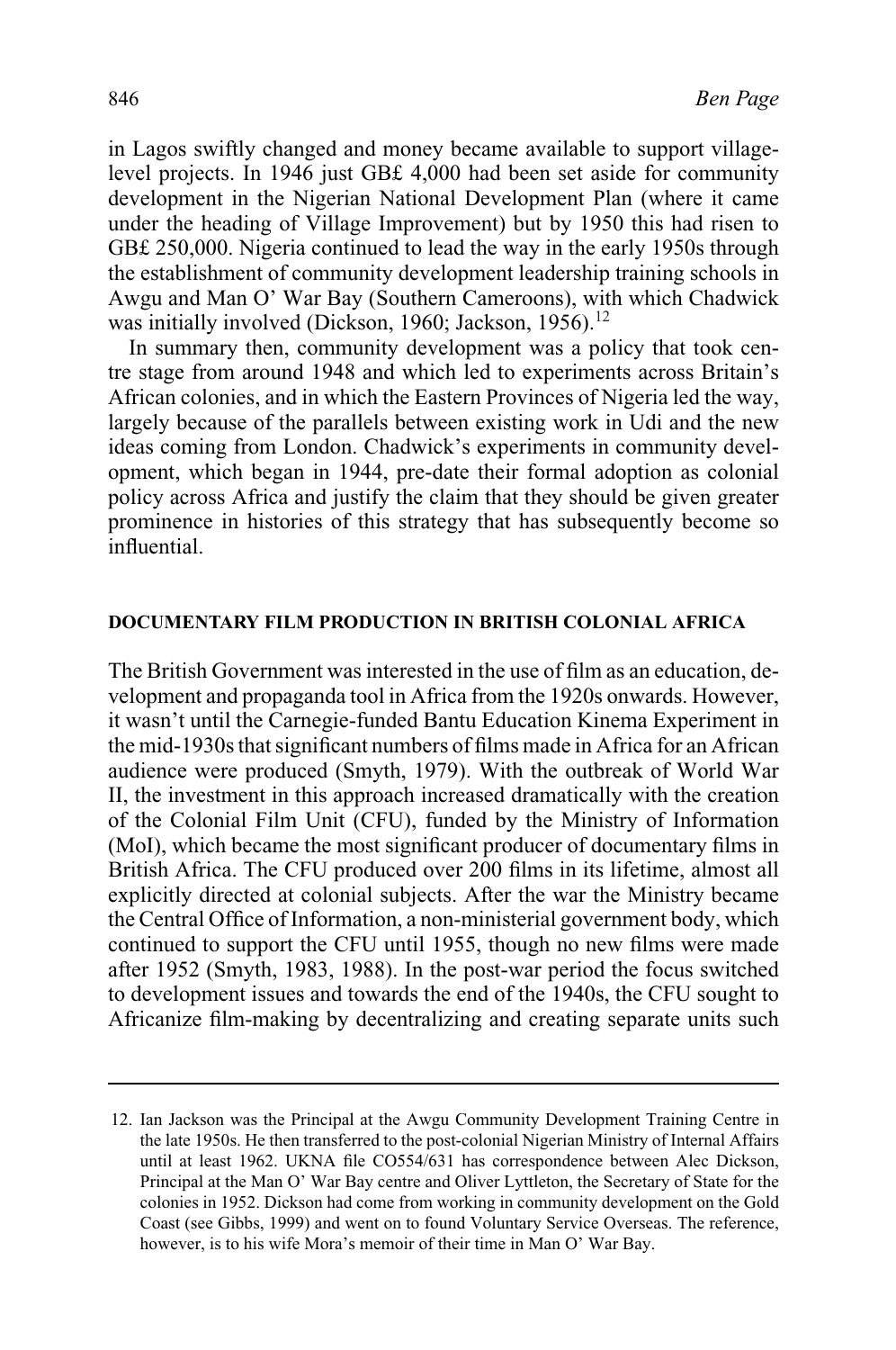as the Nigerian Film Unit, though it was not until 1965 that management was fully transferred to Africans (Smyth, 1992).

The Crown Film Unit ('Crown'), which made *Daybreak in Udi*, is much better known among film historians than the Colonial Film Unit, though not usually for its work in the colonies. It was a completely separate body though it followed a similar trajectory and operated under a similar remit. Under its original name (the 'GPO Film Unit') it had achieved a high profile as the sponsor of a highly-regarded British documentary tradition in the 1930s. With the outbreak of war, however, it too was incorporated into the MoI and its name changed. It redirected its efforts to war-time propaganda on the home front. After the war, the rationale for Crown's existence was less clear and it also looked to the colonies as a source of subjects and started to produce films such as *Daybreak in Udi* alongside its British documentaries. It was closed down by the British Government in 1952 (Harding, 2004).<sup>13</sup>

<sup>13.</sup> The closure of Crown coincided with a spat over the ownership of the Oscar statuette for *Daybreak in Udi* (UKNA file INF12/265). In April 1952, Ken Cameron, the last remaining member of the *Daybreak* production team still employed by Crown and based in their studios at Beaconsfield, was in possession of both the Oscar statuette and a letter of redundancy. However, the British Information Services (BIS) in New York (another war-time propaganda unit seeking a peace-time function), which had distributed *Daybreak* in the US and which had submitted the film to the Academy, wanted the statuette for their office lobby in the Rockefeller Center. Their ongoing function as a supplier of British films in the US would, they claimed, be enhanced by the presence of the statuette which would add to their credibility in the eyes of American film distributors. Cameron, who was clearly bitter about the closure of Crown, decided to hold on to the statuette. He was initially supported by his boss Ralph Nunn-May (brother of the famous spy Alan Nunn-May who had supplied nuclear secrets to the Russians), who claimed that the plaque under the statuette (which said it had been awarded to the BIS) must be a fake on the grounds that the Academy would never have presented it to a distributor as opposed to 'creatives'. Embarrassed officials at the Central Office of Information (COI) in London were obliged to relay their problems in retrieving the statuette to New York. The BIS then contacted the Academy in Los Angeles in an effort to establish official ownership of the Oscar. Margaret Herrick (Executive Director of the Academy) replied that the statuette was owned by the British Government which didn't really resolve matters since Crown, the COI and BIS were all government bodies. She did, however, report that the full citation of the award was 'Academy First Award to British Information Services for the most outstanding documentary feature of 1949 "Daybreak in Udi" Produced by the Crown Film Unit' but that the last six words had been accidentally left off the plaque. She also offered to sell a duplicate statuette for US\$ 60. On the promise that the BIS would use the statuette to make a permanent memorial in their New York office to the work of Crown, Cameron was finally persuaded to hand the Oscar over to the COI in July 1952. However, the last that was heard of the statuette was from the dockside at Southampton; a telegram was sent to London saying that the Oscar had been deemed too heavy for hand luggage and unsuitable to go in the sea trunks. The statuette was not known to Sir Geoffroy Millais (who worked at BIS in New York in the 1960s), but there are claims that it appeared on the British TV news programme *Nationwide* in the early 1980s when it was presented to the film's director Terry Bishop by the well-known actor Sir John Mills.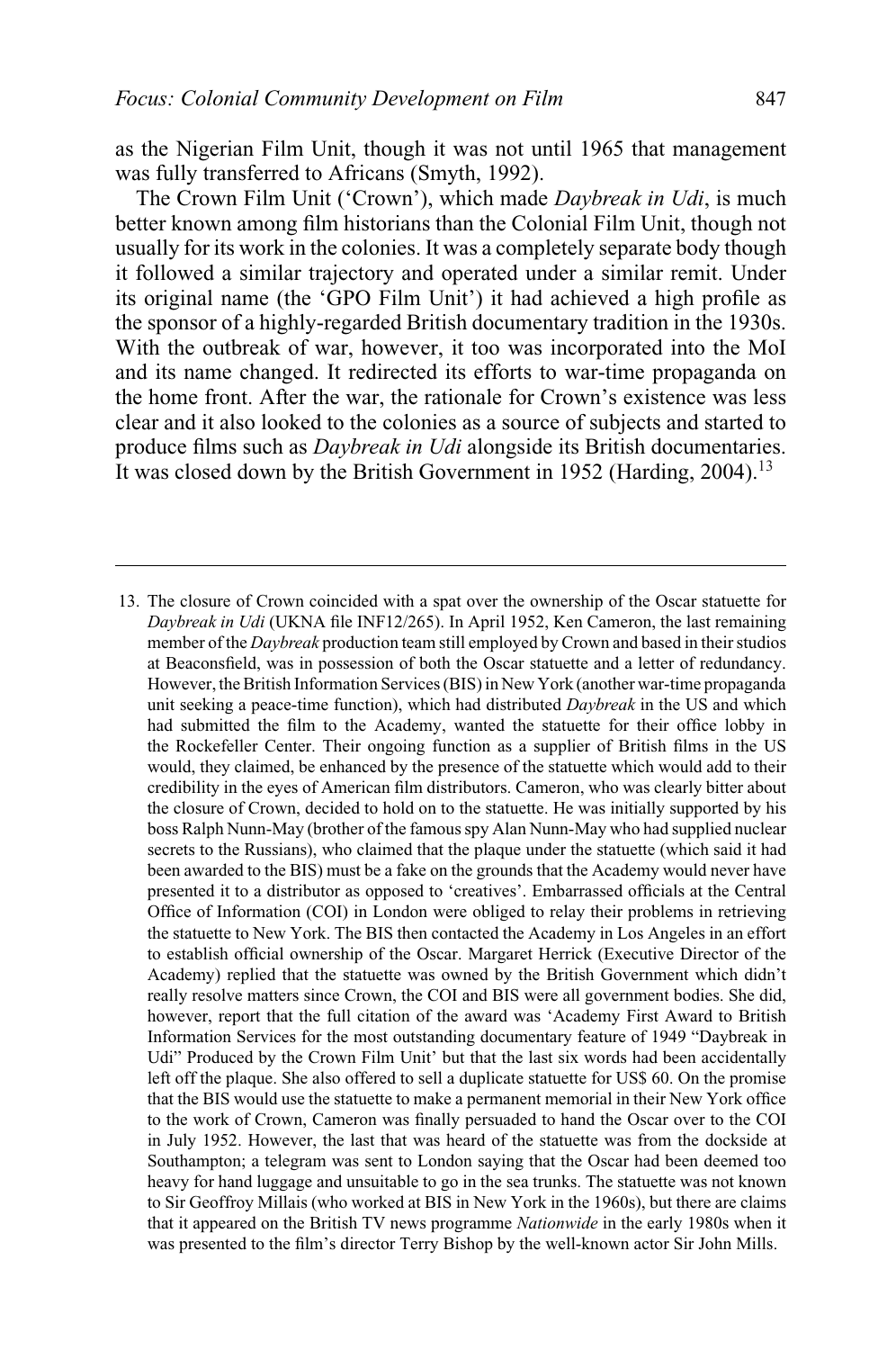# **AND THE OSCAR GOES TO . . .**

# **Film Synopsis**

*Daybreak in Udi* describes the story of a village community (Umana) building a maternity home through their own efforts under the benign and knowing gaze of the colonial administration represented by the District Officer (DO), Chadwick, who guides African leaders and intervenes at village level when necessary. The DO is presented as an 'authority' not just in the sense that he is the powerful senior representative of the colonial state in Udi, but also because he has seen many projects like this one before and is therefore able to give clear advice. For example, he directs the project leaders to tell the women of the village to organize themselves into a co-op in order to sell produce and thereby generate money to pay for the salary of the missiontrained midwife who will staff the maternity home when it is completed. He is presented as someone who appreciates when to step in at general village meetings and use his political power to support those individuals he has identified as progressive. Yet he appears to be someone who knows how to operate within the values and mores of the village — showing respect to elders, observing protocol, giving traditional greetings, visibly enjoying dance and song. However, crucially for the point of the argument within the film, the building project is initiated and led by three 'modern' educated, local Africans (Dominic, James and Iruka), who work as literacy teachers on the mass education programme in Umana and who enlist the support of the village elders and, in Iruka's case, specifically the village women. Chadwick's influence over the villagers operates largely remotely via these modern Africans who are effectively being trained as future leaders through their involvement in this project.

The film opens with a scene showing what colonial mass education looks like. Several hundred men, women and children are gathered in a huge crowd in a clearing in the village rote-learning their ABC using blackboards. They are guided by African teachers, the same individuals who will initiate the self-help scheme later. This scene helps a twenty-first century viewer to visualize colonial literacy education in a fairly straightforward way. But for the purpose of the film's narrative this is little more than background — an establishing shot that shows the viewer what challenges Chadwick (and by implication, the British colonial administration as a whole) are up against. Given this starting point, the film implicitly asks two questions: is literacy what rural Africans need? And, are rural Africans really ready for independence?

Significantly, the film starts the main story in the DO's Office. The essential paradox of participatory development is captured in the fact that the 'point of origin' for this community development project is within the site that is most obviously external to the community itself. The isolation of the DO is obvious — his office is an island of British order and sober decorum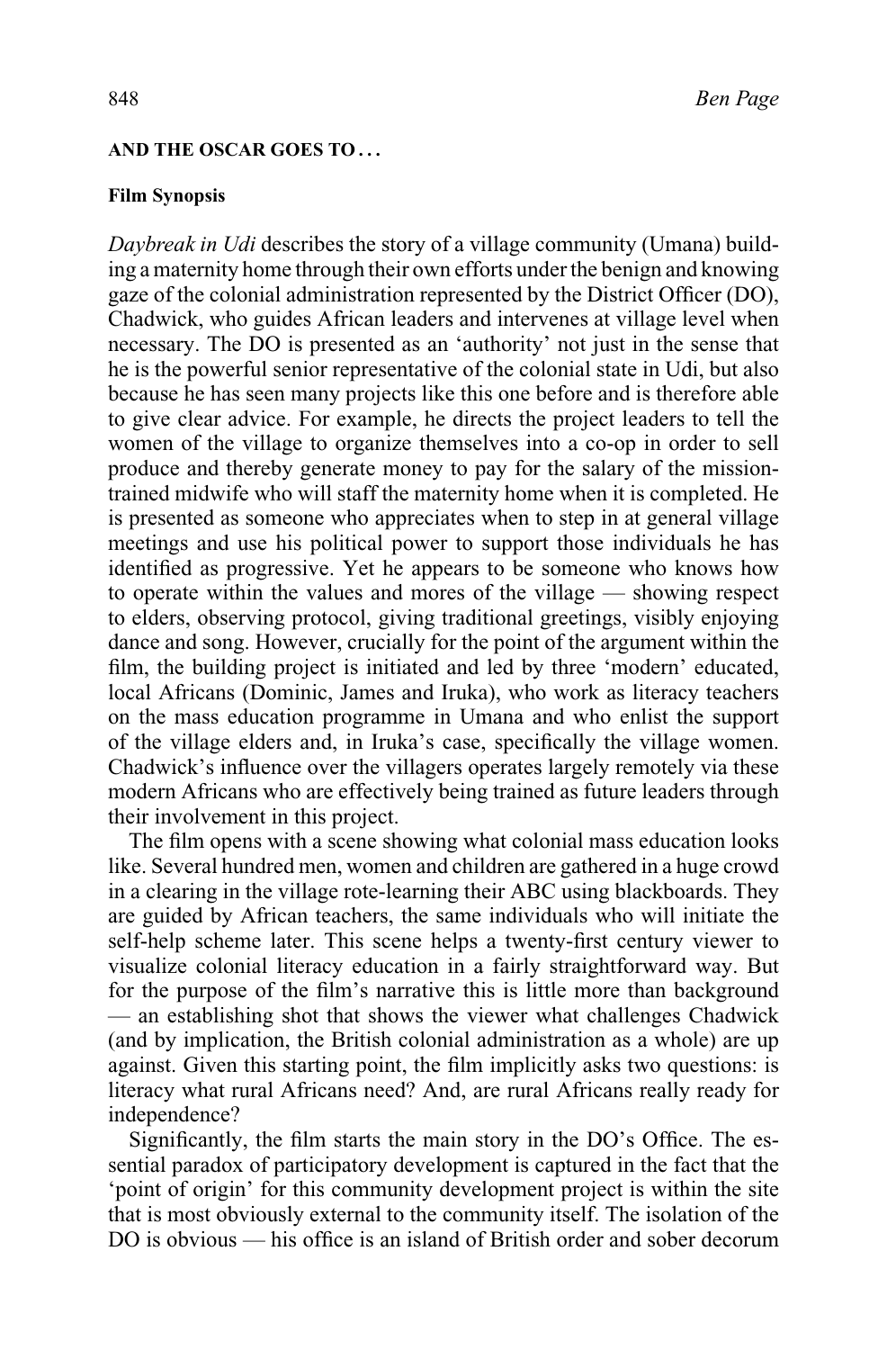in the middle of the fecund African jungle. Before the maternity home is discussed Chadwick has to deal with a child custody case. A local man had paid bride price, but the woman has taken another man for her husband with whom she has a child. The first man is claiming ownership of the child even though he is not the father because the bride price has never been returned. Chadwick's judgment is firm and unambiguous: the child wants to live with his father and the man who is disgruntled about bride price should pursue a civil case through the Native Authorities to get his money back rather than disrupt the child's family setting. Including this case in the film allows Chadwick to establish his credentials as a wise and fair arbiter alert to both the modern colonial legal code and the nuances of local custom. The implication is that in order to enable effective community development, the 'outsider' has to know the people he's working with inside out. Local knowledge is a prerequisite for effective leadership for community development. Though apparently not explicitly connected to the story of community development, the case sits comfortably within the metaphorical register of the film: it is a case about parents and children, modernity and tradition. Chadwick and his African allies are parents to the mass of illiterate villagers. The village is a coherent family unit to be kept together rather than broken apart by reactionary gripes and wilful misinterpretations of tradition. At the end of the child custody scene, the three literacy teachers from Umana come to Chadwick and ask for his help in the construction of a maternity home.

Much of the remainder of the film is given over to an extended construction sequence that demonstrates the capacity for self-help within the village, the determination of the modern African leaders and the extensive scope for the use of local materials. Here the intended audience goes well beyond other African communities.14 The message is that with some gentle cajoling, Africans are building a new Africa and (in the process)*some* are also becoming modern citizens. What is being constructed is not just a maternity home: it is a new relationship between citizens and state.<sup>15</sup> Emphasis is placed on the ability of African leaders to make the project happen and on the capacity of the villagers to work hard and in an organized way. The new building starts to rise.

At this point in the narrative, a drama is generated because the maternity home is opposed by a reactionary village 'traditionalist' (Eze) who seeks to undermine the efforts of those who would bring 'progress' to the community by spreading misinformation, playing on fears of change and invoking dark

<sup>14.</sup> At one point Chadwick, speaking as the narrator, addresses the film's audience directly over a shot of the completed maternity home: 'Well there it is. It probably doesn't look much to *you*. It didn't look much to the midwife; she didn't like it at all. You see, she came from the town and got her training as a midwife in the hospital there; she'd never been in the bush before' (emphasis added).

<sup>15.</sup> Again the relevance of this changing relationship would have been very clear to a British audience in the wake of post-war changes in the social contract at home with the creation of the Welfare State.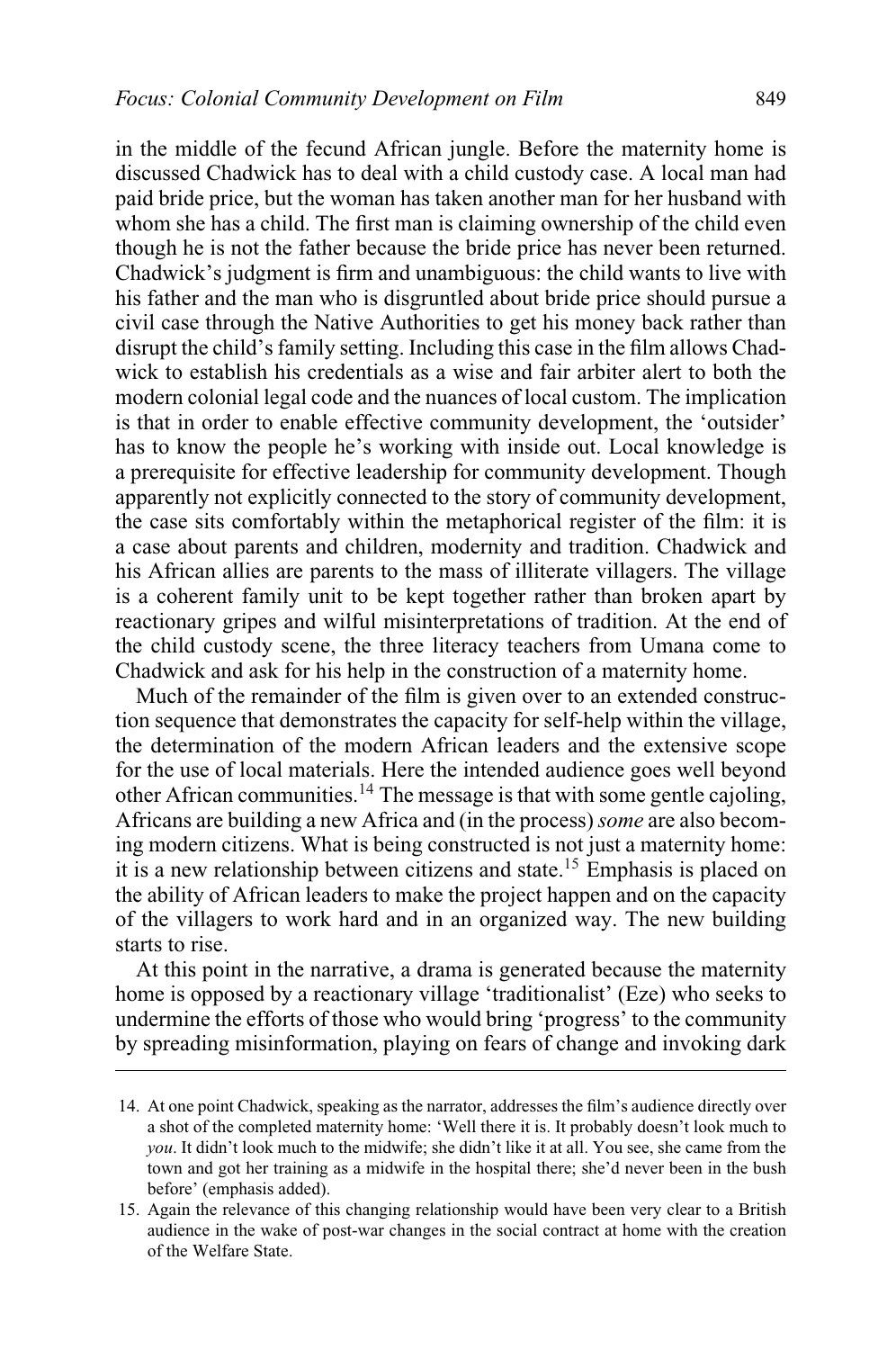spiritual forces to prevent the move towards self-help and enlightenment. In the dramatic climax of the film, Eze launches a nocturnal assault on the finished maternity home in an attempt to spook the new urban-trained African midwife by appearing as a juju. Unsurprisingly, he is defeated by the brisk common sense of Iruka, one of the local teachers, who throws a bucket of scalding water over the advancing masked figure. Soon afterwards, the first baby is born in the maternity home and Eze's predictions are exposed as lies.16 Dawn arrives and the villagers celebrate their successful project in an elaborate dance sequence. Then they move on to their next step towards civilization — the construction of a road. By helping themselves, the villagers are creating a new relationship not only with the state but also with their own future, as illustrated in the closing words of the film: 'Our road goes far, who knows where it will go . . . who knows'. The future is pregnant with exciting possibilities.

*Daybreak in Udi* is not really a documentary so much as a drama. It was shot in 1949, funded by the Central Office of Information at the Colonial Office with a budget of around GB£ 30,000.<sup>17</sup> It was directed by Terry Bishop and based on an original screenplay by Montagu Slater. Bishop went on to a high-profile film and TV career in the UK; Slater was already a relatively well-known playwright, poet and novelist (and lifelong communist) who a few years earlier had written the libretto for Benjamin Britten's famous opera *Peter Grimes*. <sup>18</sup> However, the first name mentioned after the opening title shot was not one of the professional film-makers, but 'E.R. Chadwick OBE Senior District Officer, Colonial Administrative Service'.

#### **Chadwick's Career**

E.R. Chadwick was born in 1907, had a Diploma in Anthropology from the University of Oxford and began work in Eastern Nigeria in 1928, a year after the introduction of Native Administrations (Starsberg, 1950). He continued to work in the administration in Eastern Nigeria until the late 1950s, refusing several attempts to transfer him elsewhere. He was a staunch defender of the value of the District Officer and the policy of the Native Administrations, which he felt were a vital precursor to rural development and to emerging institutions of local government (Chadwick, 1948). He was also clearly an

<sup>16.</sup> The parts of this scene involving the masked assault on the maternity home were shot in the UK for reasons that are not clear. The four masks were hired from the village of Amokwe for GB£ 5 each (according to a contract signed by the 'Village Chief', Anocke Chene), and were exported in February 1949. A year later the Acting Secretary of the Eastern Provinces was forced to write to the Crown Film Unit for an explanation of why they had not yet been returned to Nigeria (UKNA Inf6/403).

<sup>17.</sup> See UKNA File INF 6/403.

<sup>18.</sup> Slater was paid GB£ 900 less his airfare to go to Nigeria to research the material and produce a script (UKNA INF 6/403).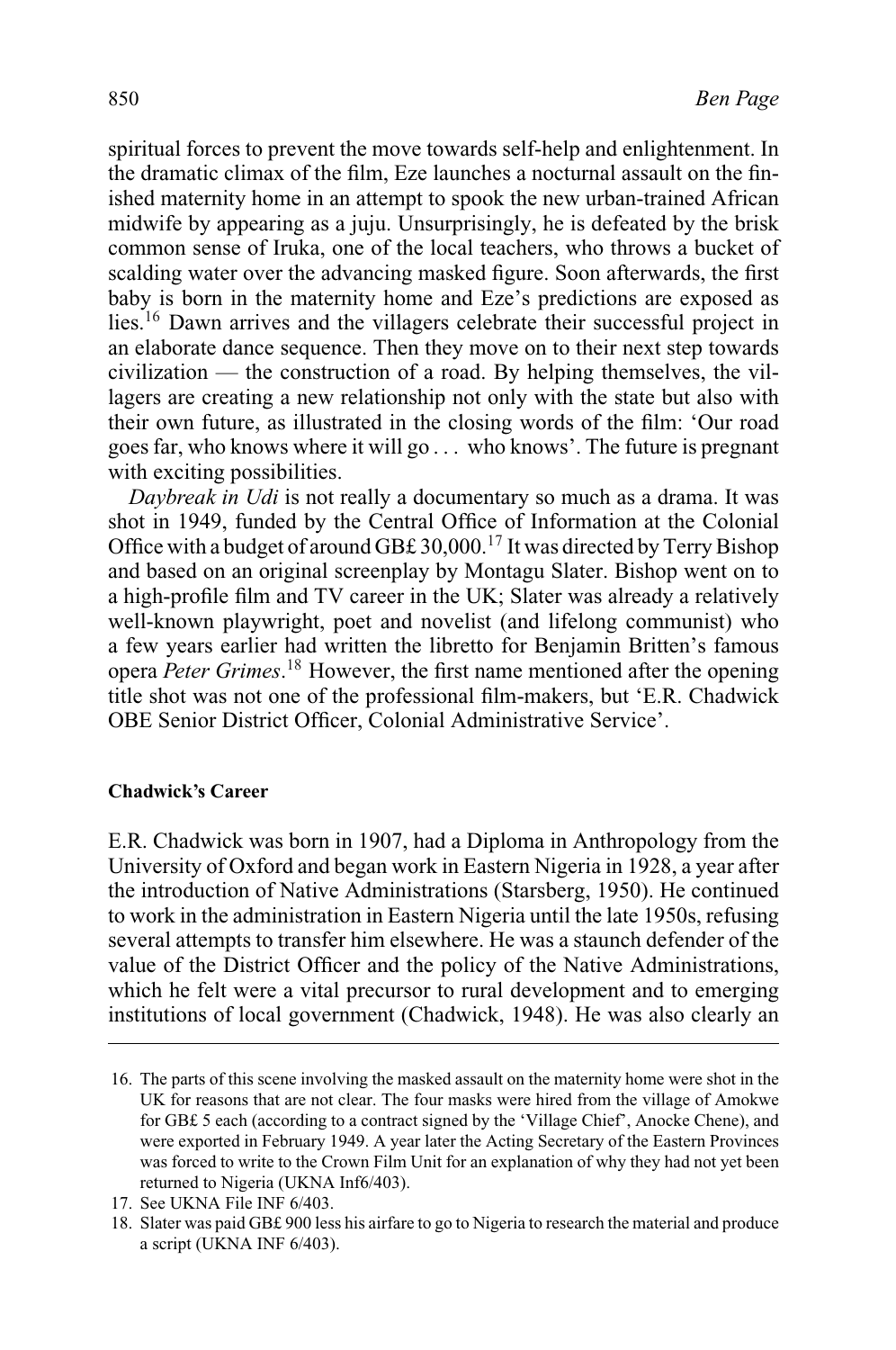admirer of Ibo culture and society, though this was predictably married to a condescending epistemological sense of superiority linked to claims to 'know' the Ibo and therefore to be able to draw generalizations about their character. One of Chadwick's favourite tropes is to make some broad claim about the Ibo and then assert the essential similarity of Africans and Europeans. For example:

Ibo society — by its very democracy — tends to atomise itself, sept breaking away from sept, village from village, quarter from quarter. It has been like this for centuries and it is not going to be changed overnight. Yet this chain reaction of atomization has to be stopped or we get nowhere. The Ibo has to learn to think Federally and he finds it as difficult as the European. <sup>19</sup>

Chadwick's anthropological interests led him to write a series of short ethnographic pieces about Ibo 'custom' and material culture for the journal *Nigerian Field* (1935, 1937a, 1937b, 1938a) which were supplemented by historical pieces in the same journal (1938b, 1952b). He continued to publish in an anthropological idiom into the 1950s (1953). Unsurprisingly, his anthropological writing shows a particular interest in the unusual, spectacular and exotic. His extensive photographic collection of anthropological and historical subjects was left to the British Museum, which has made it available online. Photos from this collection now occasionally appear on the web as a source for the Nigerian diaspora when searching for historical images of Ibo architecture and culture. Some of his masks are part of the Pitt Rivers collection in Oxford. Though Chadwick married and had three daughters, his family never lived in Nigeria. As a result he spent intermittent but long periods of leave in the UK, a common practice for DOs (Kirk-Greene,  $2006$ )<sup>20</sup>

In 1943 Chadwick was appointed as the District Officer in Udi Division, a rural area to the southwest of Enugu. Sometime in the late 1940s he was promoted to Senior District Officer and was also at one point Acting Resident for Onitsha. He was awarded the OBE in the late 1940s for his administrative work and in particular for his work on community development. According to Chadwick, 'Mass Education is merely my hobby not my job' (1949a: 19), but by the end of that year the claim was no longer true. One of the Government of Nigeria's responses to the sudden elevation of importance of the policy of community development was to create a new regional role for Chadwick in 1949.<sup>21</sup> Not only was he charged with implementing the policy in the whole of the Eastern Region, but also in the British sphere of the United Nations mandated territory of the Southern Cameroons. This was

<sup>19.</sup> Chadwick, speech in Slater's first treatment of the film provisionally titled *The Moving Finger* (UKNA INF6/403).

<sup>20.</sup> There was also an extended period of poor health in the early 1950s, during which Malcolm Milne took over as Community Development Secretary (Milne, 1999).

<sup>21. &#</sup>x27;Mass education in Nigeria', letter from H.M. Foot (Officer administering the Government, Lagos) to Creech-Jones 8 June 1949 (UKNA file CO 847/42/3).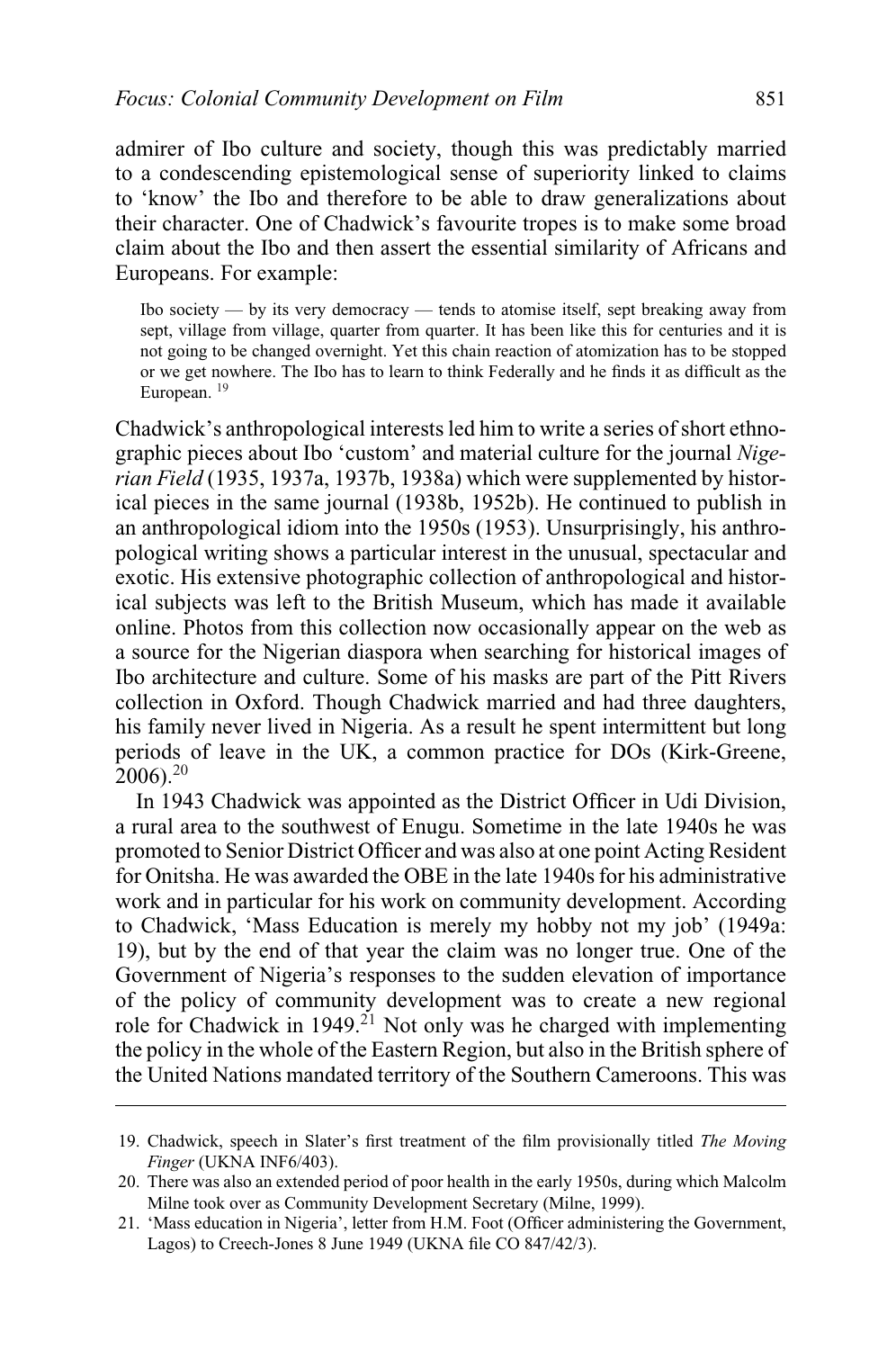an appointment that earned approving comments at the highest level from Arthur Creech-Jones: *'*It is most gratifying to me to learn that the special expertise of this subject possessed by Mr. Chadwick has been recognized by his appointment as Community Development officer for the whole of the Eastern Provinces'.<sup>22</sup> According to one of his colleagues, Chadwick had effectively stumbled across his passion, but once he had done so it was clear he had found his *métier* (Milne, 1999).

He was promoted again from Class 1 to a Staff grade in 1952<sup>23</sup> and was further commended for his work by John Tilney, a Conservative MP, who toured West Africa in 1953 and who wrote to Oliver Lyttleton, the new Secretary of State for the Colonies, saying: 'I was immensely impressed by Chadwick's community self-help in the area south of Enugu. Has he had adequate recognition, and is his work being copied elsewhere through British West Africa?'.<sup>24</sup> However, there is also a countervailing tendency in the archive files, which whilst recognizing the importance of Chadwick's role in explaining the success in Udi also articulated a worry that he might be getting too high a profile, which could actually have a negative effect by implying the successes in Udi were primarily a result of his own abilities, knowledge and personality and not a credit to the strategy itself:

The work at Udi is a great achievement, but we do want to hear of similar activities elsewhere in Nigeria, particularly because we do not want others to explain away Udi as the work of an exceptional man or exceptional people; we want it to be made clear that mass education or community development can catch on amongst all sorts and conditions of men.<sup>25</sup>

Whilst Chadwick would have been unlikely to concede this point at a personal level, it is not far from the logic of his own conclusions about *one* of the criteria for success in community development:

There must also be leadership outside the community, preferably that of the DO in charge of the Division. To be successful in this respect the DO must first win the confidence of the people. Personality, and personal contact are important, and it is worth remembering that this sort of confidence does not depend solely on a reputation for fairness and impartiality, or mere approachability . . . Moreover for complete success the District Officer must co-ordinate all the forces of his potential supporters, particularly of the African intelligentsia, and the Tribal Unions where they exist. (Chadwick, 1948:  $40^{26}$ 

<sup>22. &#</sup>x27;Mass education in Nigeria', Arthur Creech-Jones to Sir John Macpherson Governor of Nigeria, 19 August 1949 (UKNA CO 847/42/3).

<sup>23. &#</sup>x27;Nigeria Community Development correspondence', minute dated 25 February 1953 (UKNA CO 554/630).

<sup>24. &#</sup>x27;Nigeria Community Development correspondence', letter dated 18 February 1953 (UKNA CO 554/630).

<sup>25. &#</sup>x27;Mass education in Nigeria', minute dated 13 January 1950 (UKNA CO 847/42/3).

<sup>26.</sup> The Tribal Unions were voluntary associations of urban migrants whose members had a shared ethnicity or hometown. They took on a role of advocating the interests of their 'tribe' in dealings with the colonial state and are sometimes seen as precursors of nationalist politics and political parties.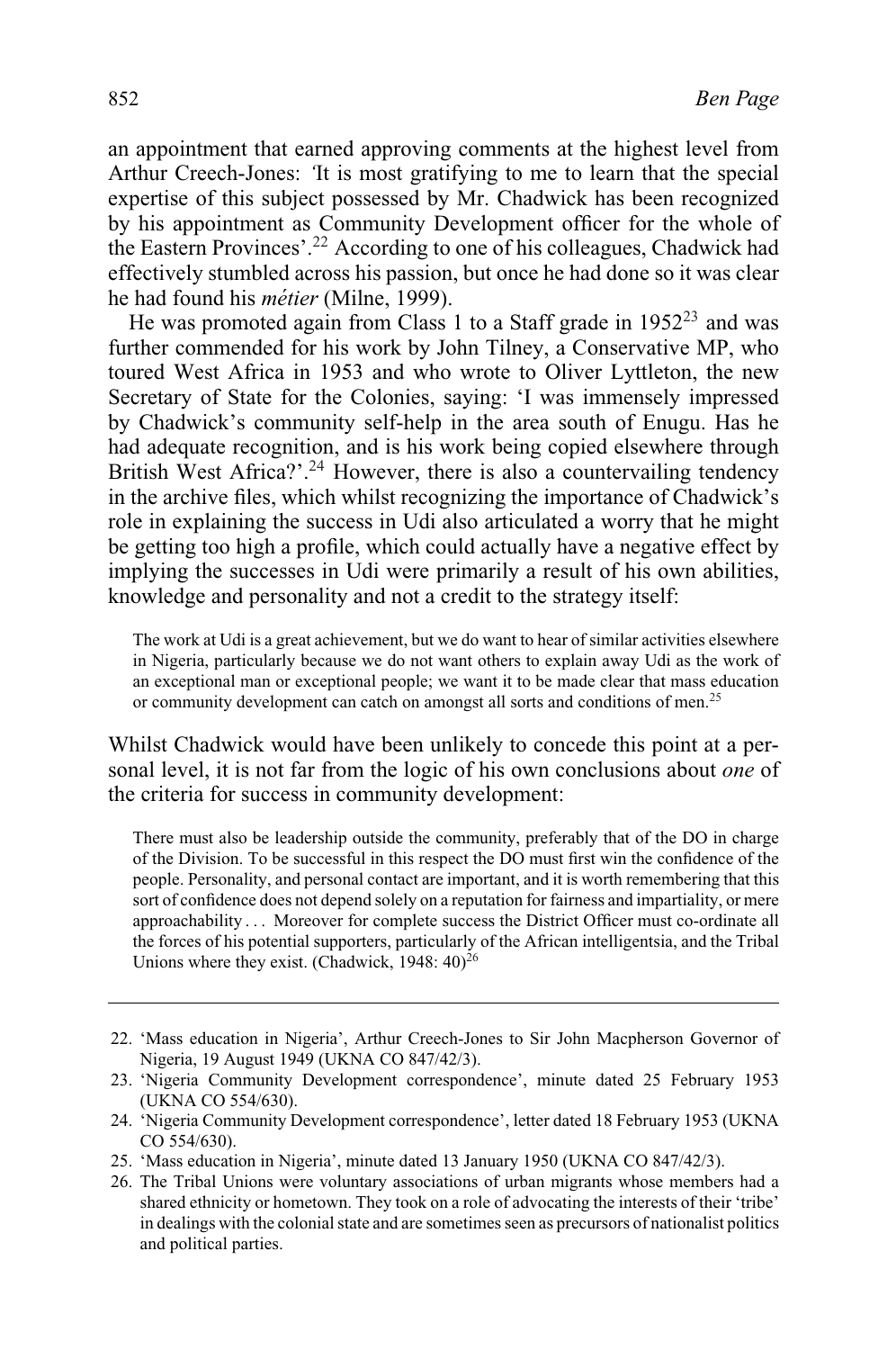Chadwick regarded community development to have emerged symbiotically from African 'tradition' and from the creation of Native Authorities, and therefore to represent continuity of the process of developing institutions of government. As a result he was adamant that it should be the preserve of the Administration in general, and DOs in particular, rather than a field in which specialist colonial Community Development Officers were deployed. This contradicted the view developed in the 1948 report 'Education for Citizenship', and so Chadwick used *Daybreak* to show why he felt the DO was the right person for the task.

Much of Chadwick's own efforts in the early 1950s were focused on establishing training facilities that would support African leadership for community development. In 1950 he was sent to Kenya and Uganda in order to talk about the work in  $Udi^{27}$  and later in the same year he attended a course near Eastbourne in the UK (run by the Colonial Education Unit — part of the Institute of Education in the University of London) where he lectured other officials on community development techniques. When he returned to Nigeria he set up a course, based on the one he had just attended, directed towards Africans. This was an initiative that was greatly applauded in London and which led ultimately to the creation of the community development training centres at Awgu and Man O' War Bay.<sup>28</sup> Chadwick remained active until at least May 1959 when he was trying to ensure funding for community development training activities from the Ford Foundation as Nigerian independence approached.<sup>29</sup>

Understanding Chadwick's career matters for the overall argument for four key reasons. It perfectly illustrates the trajectory of a number of officials (and therefore a number of ideas) through the last three decades of colonial rule up to independence and sometimes beyond. This is central to the claim that many colonial policies and institutions continued past independence and into the post-colonial era. Second, it also shows how a particular colonial official's long term influence has to be understood through the coincidences of 'being in the right place at the right time'. Thus, Chadwick's formula emerged because there was little money for rural development and a lot of interest in questions of African citizenship in Eastern Nigeria in the 1940s. By chance, the strategy deployed in Udi then converged with the policy ideas coming from Whitehall so that Chadwick's ideas about how to foster selfhelp started to receive attention. Third, his ideas and his worldview evolved over three decades of experience in a specific region; his 'socio-spatial imaginary' cannot be understood without following that career. Finally, his

<sup>27.</sup> Mentioned in a handwritten note on Community Development Circular No. 4 by A. Dickson (ADO [Buea], 10 October 1950. CNA [Buea] File No Se[1950]2).

<sup>28. &#</sup>x27;Community Development Nigeria', minute, Mr. Porch dated 4 August 1950 (UKNA CO 843/53/7).

<sup>29.</sup> D.M. Smith, minute discussing the future of community development in the context of Nigerian Independence dated 27 May 1959 (UKNA CO 554/2117).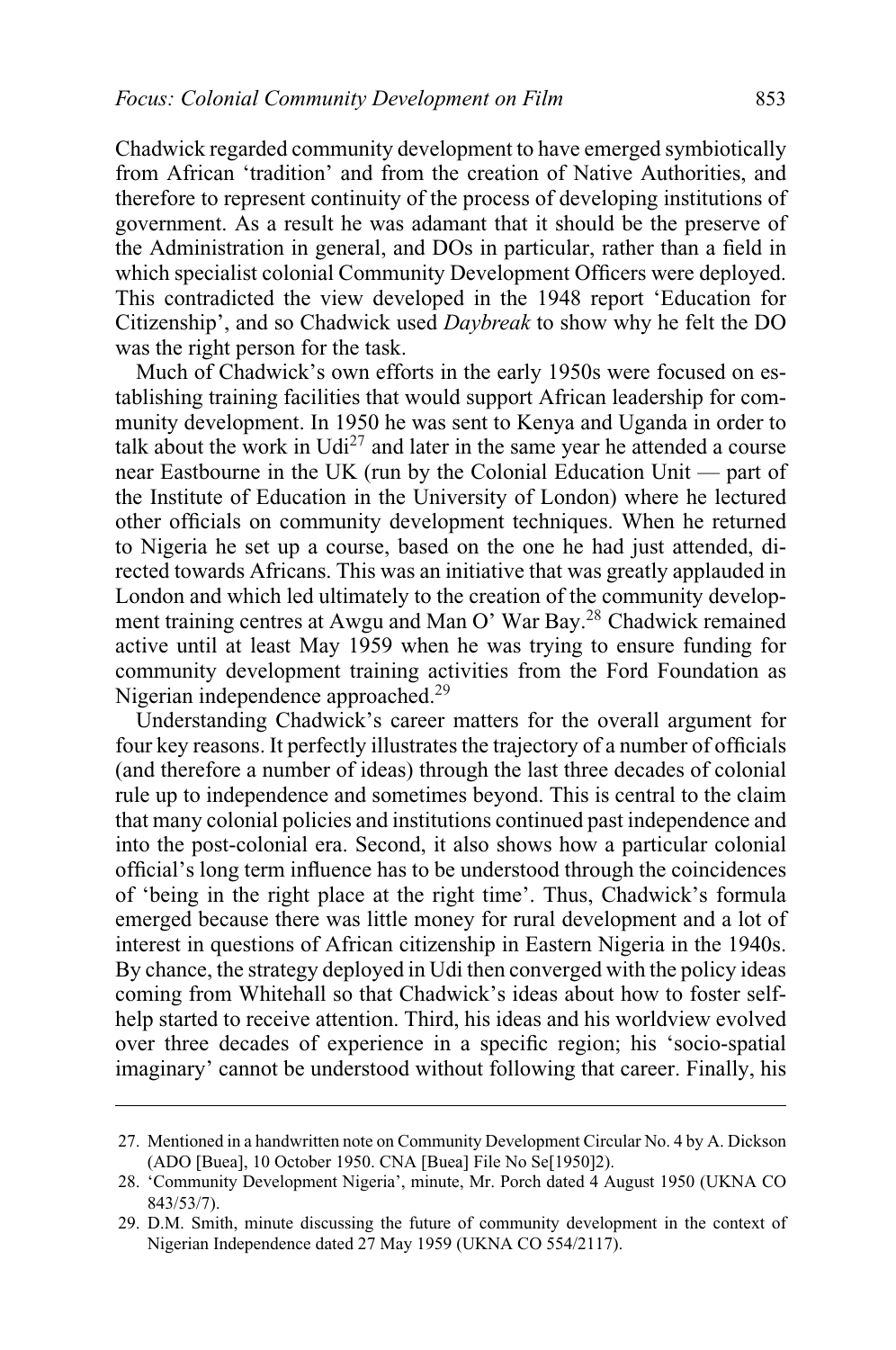career explicitly shows the centrality of the 'expert outsider' in models of self-help development.

# **The Evolution of the Film**

Chadwick not only starred in the film but was clearly integral to the whole project of making it. For Chadwick, *Daybreak in Udi* was the culmination of five years of energetically promoting community development as a policy for the delivery of education, health services and infrastructure in Udi (which he called 'amenities' or 'civilization'). Chadwick must have worked very closely with Montagu Slater because almost all the separate stories that make up the film can be found elsewhere as anecdotes from Chadwick's own writing. For example, the scene near the start of the film in which he adjudicates over a domestic case around the ownership of a child and the non-repayment of bride price was based on having to resolve an identical case at Awgu when he was Acting Resident.30 *Daybreak* is really a collage of Chadwick's interpretations of his experiences over an extended period in Udi presented as an apparently straightforward narrative about one village and its maternity home. If it was Slater's capacity for story-telling that produced a potentially Oscar-winning film, it was Chadwick who gave him the material to work with. There is a strong impression that Chadwick must have more or less lectured Slater, who had no previous African experience (though he went on to write a book about Kenyatta). Furthermore, the basic story in the film was a version of events that Chadwick had already set down in his writing (Chadwick 1948, 1949b).

Slater and Chadwick were brought together because officials in Lagos explicitly wanted to use the success of community development in Udi to try to goad other communities into similar activities by fostering a spirit of competition between villages and regions (Jackson, 1956). This idea of using the film to stimulate interest in community development in other parts of Nigeria was absolutely central to its justification and form. According to Roseleen Smyth, when the Crown Film Unit first arrived in Lagos in 1948, they consulted government departments about potentially useful subjects and it was through these channels that Slater was directed to Udi (Smyth, 1992: 167). Though Chadwick's salary continued to be paid by the administration while he worked with the CFU, he was given special dispensation from his administrative duties for some months in order to help with the film.

Slater arrived in Nigeria in February 1948 and by May had produced an elaborate first treatment for the film entitled *The Moving Finger*, a reference to children learning their alphabet by drawing letters in the sand in a Mass Education lesson. Terry Bishop arrived in September 1948, and it is his name which appears on a second (much simpler) version of the script entitled *The*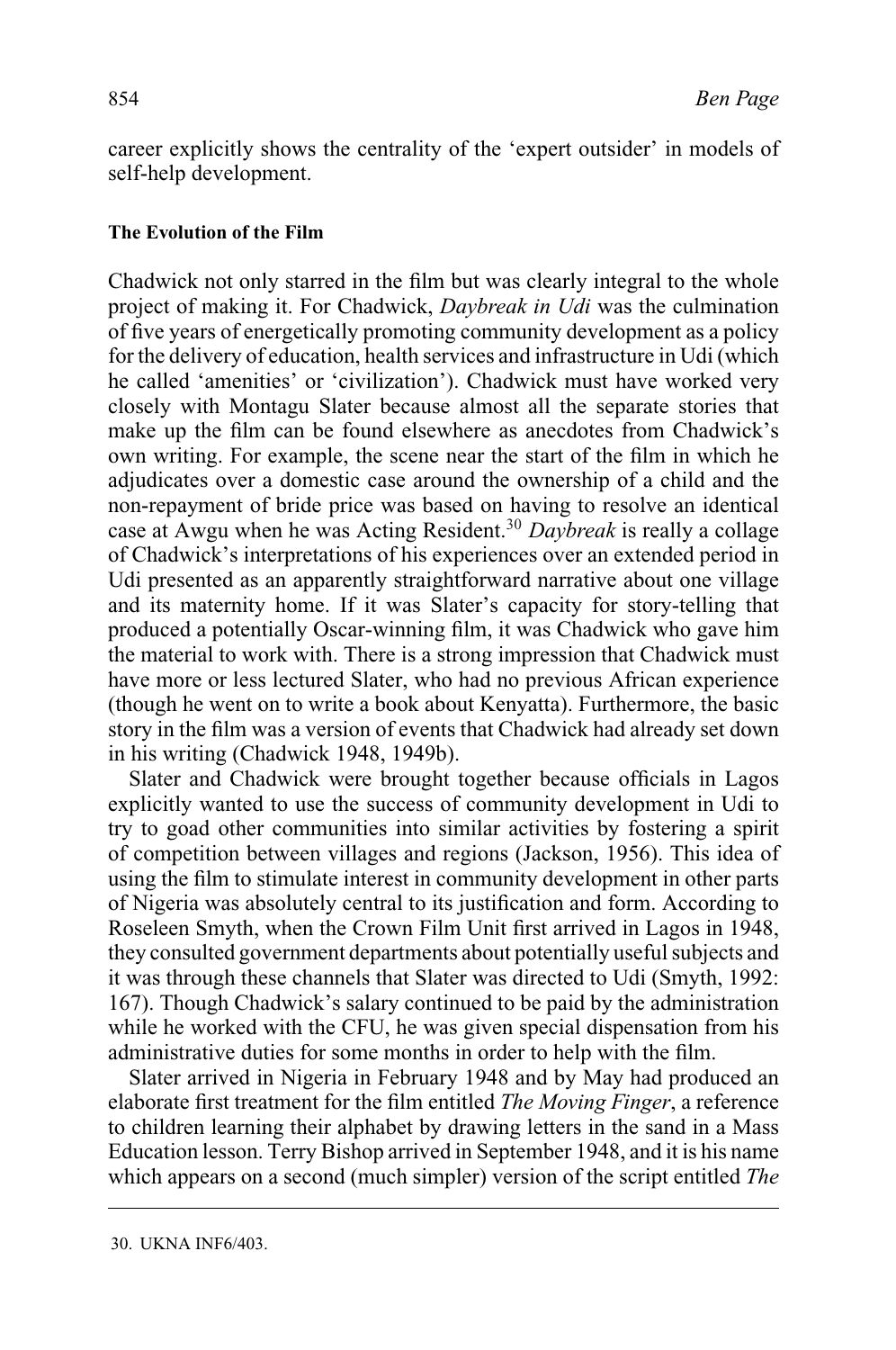*Udi Experiment*. In the end the story was simplified even further in a third screenplay before shooting began on a script called *Daybreak in Udi*. At each step, whole themes were cut from the story. The process of editing and simplification is important because it shows the careful way in which this film was constructed. *Daybreak* is not a description of a project or place so much as Chadwick's *argument* about a process: how it happens, how it can fail and what role the government takes. It is an argument about the state of relations between African societies and colonial government and an argument about the merits of community development.

Slater's original narrative version of the story (*The Moving Finger*) included not only a long introductory journey up the river carefully taking the viewer beyond the geographical limits of civilization and into the dark forest, but also two sub-plots that were ultimately dropped from the final film, one essentially romantic but designed to enable a sociological discussion about the character of marriage arrangements in Ibo society, the other about an inter-village dispute over a community development water supply. The fact that the opening journey upriver was dropped in the final film probably had more to do with practicality (cost, length of the movie) than with the fact that it was about the stalest cliché in European tales of journeys to the dark heart of Africa. The other two elements that were not included are more interesting.

The story about an inter-village dispute over an improved water supply engages with the theme of community rivalry and was intended to show how such competition can be problematic as well as motivating. The premise of this particular dispute was that one village had provided the community labour to improve their shared water supply while the other village refused to participate. Now the people of the first village resent the fact that everyone is using the improved supply and fights have broken out at the spring. According to the narrative voice in the screenplay: 'At first it seems there is nothing Chadwick can do except berate both sides soundly. He does this anyway, giving everybody a good verbal drubbing — and a verbal drubbing from Chadwick is something to remember . . . There will have to be another solution and we gather Chadwick is feeling his way toward one'.<sup>31</sup>

Chadwick is given the line in the script, 'Such disputes can kill all hope of development',32 and we can see that the purpose here is to show how the government is expected to overcome such obstacles if community development is to succeed. Ultimately his rather underwhelming solution is to form an 'inter-village development committee' to resolve the conflict, but what this illustrates is Chadwick's real-world dilemma by 1949, namely, how is it possible to scale-up this community development strategy beyond a single village?

32. Ibid.

<sup>31.</sup> *The Moving Finger* (UKNA INF6/403).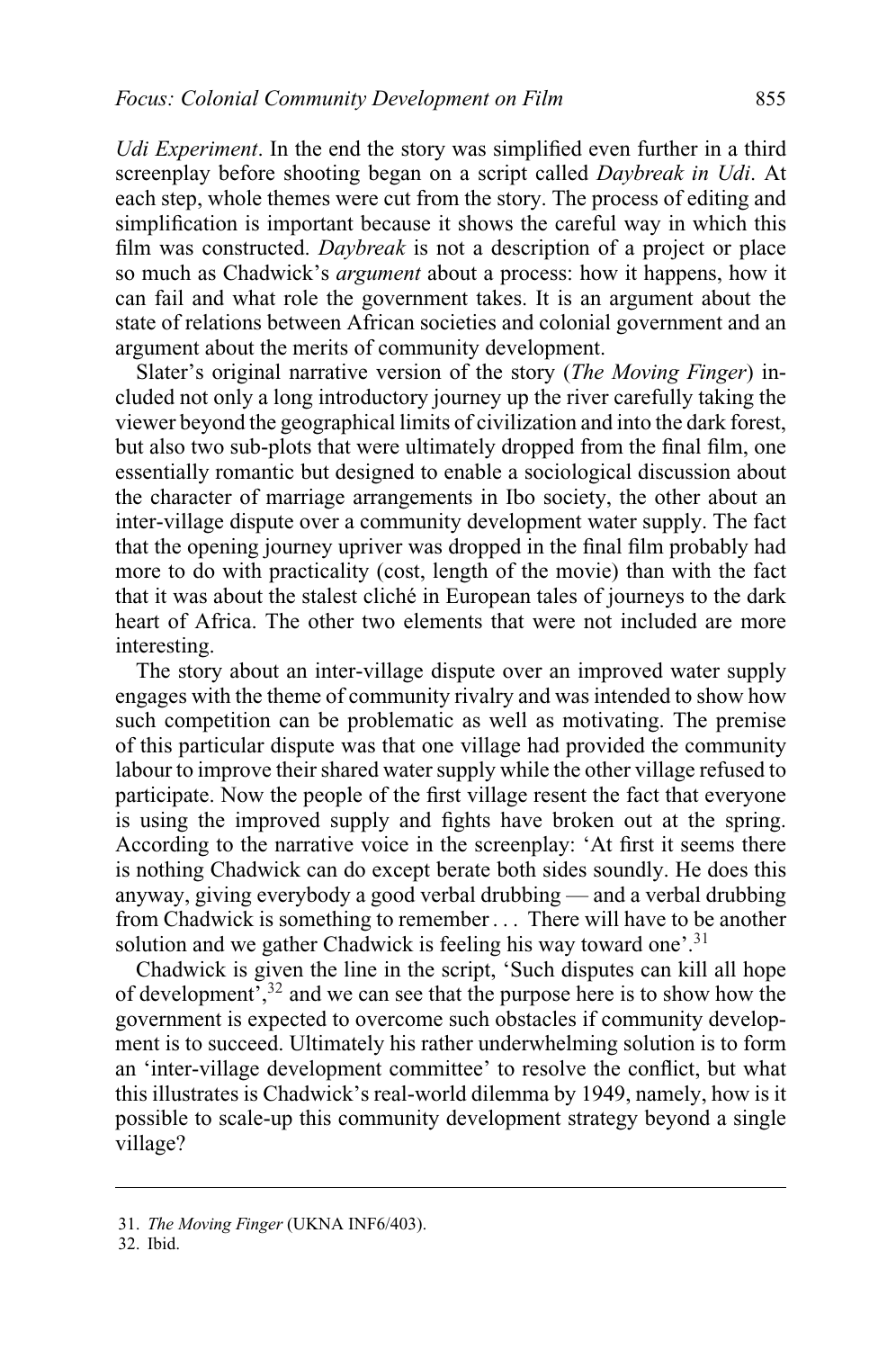The job of the development committee is to co-ordinate schemes so that they make sense not simply for one town or village but over the area as a whole and having done that they've got to anticipate and prevent disputes, see that people keep their promises, keep up the competitive spirit between town and town in development schemes without letting rivalry degenerate into bad temper.<sup>33</sup>

Within the draft film script, the new committee meets and deliberates, concluding in the end that they've had enough of Mass Literacy classes and deciding instead to collaborate on the project of using self-help to build a shared cinema. Later in the narrative, reflecting on the cause of another inter-village conflict, Chadwick seeks to articulate an explanation of the psychology and motivation behind this inter-village competition, which is the central motor driving colonial community development: 'You talk about development. You talk about civilisation but what you really like is a little old-fashioned blood-letting. Anyway maybe it's just human nature, perhaps that's the real truth of it all, that we can't do anything with human nature whether its African nature or European nature, it always lets you down'.<sup>34</sup>

For all its nod towards universalism, this essentially fatalistic and pessimistic view is presented as the wisdom of an experienced DO, placing Chadwick in a position of irrefutable expert — the judge not just of village development and Ibo society, but of human nature in its entirety. Unleash the forces of competition between communities and you will end up with conflicts that need to be managed by the state. Given that both Slater and Bishop were explicitly left-wing, such an essentially conservative position is unexpected and maybe it was this (along with the inelegance of the speech) that led it to be cut from the final film.

The dropping of the romantic element of the film is interesting in that it removes some of the material that would have made the African characters a bit more complex and less one-dimensional. In the first draft (written by Slater), the central character and narrator was not Chadwick but Dominic Nkala, an educated African returning to his natal village to teach literacy. As Slater writes 'Dominic tells the story but he is also an active participant. He is the "I" and is in some sense therefore the hero as well as the narrator'. <sup>35</sup> In the final film Dominic has lost both his central starring role and his African family name (though he remains an important figure). Ultimately he occupies not the centre but a liminal position, moving between the DO and the African population, acting as both Chadwick's emissary and his translator. This switch hangs on one of the essential ambiguities of community development: it is meant to be a participatory process led from within the community, yet it is also a process which invariably requires steering. The switch from an African hero to a European one did a better job of presenting British colonial policy in a positive light by showing how the colonial officials

<sup>33.</sup> Ibid.

<sup>34.</sup> Ibid.

<sup>35.</sup> Ibid.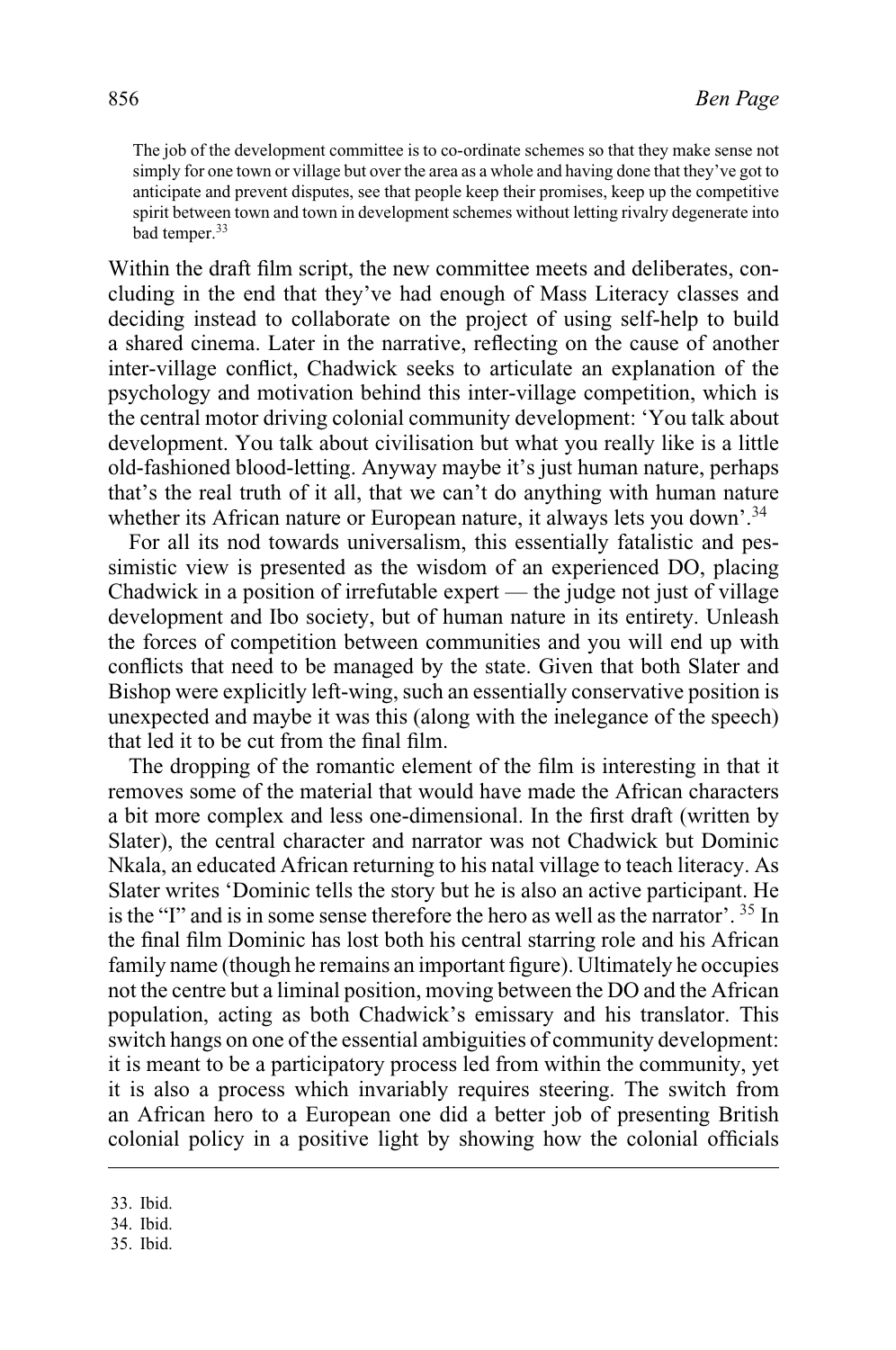acted as midwives to self-government. At a cruder level this reassertion of the centrality of the DO retreated into established and untroubled colonial hierarchies in which the DO's superiority is unquestioned.

There is no doubt that the third and final version was a better film script to work from in that it was clearer and more coherent given the short length of the film. There is a sense in which Bishop's interest in Ibo society (for example discussions of marriage, inter-village relations) is less nuanced than either Slater's or Chadwick's. At the same time it was the film-maker (Bishop, 1949) who was clearly impressed by the visual impact of Ibo culture, particularly in relation to dance: 'It is impossible to describe the impression of latent, hardly tapped power which these demonstrations give . . . the whole spirit of the village seems to find expression in an elevated display of strength and *élan*; to be seen and heard to be believed'.<sup>36</sup> The film contains an extended dance sequence towards the end, which it would be too easy to dismiss as simply a typical European exercise in exoticism. Rather, there is a sincere sense of recognition of the beauty, power and significance of dance in Ibo society. So, whilst the main conclusion here is that the film owes most of its ideas to Chadwick, both Slater and Bishop also had a significant impact on its final form despite their lack of knowledge about Africa or about development.

# **Actors and Voice**

*Daybreak in Udi* captures the key categories of people that theorists of community development like Chadwick used to understand rural African society. The film provides the five key categories of 'actor' in the mind of colonial community development: the external expert; the modern, educated, westernized, local Africans acting as interlocutors between two cultures; the traditional leaders; the backward African troublemaker who is an obstacle to progress; and the pliable, persuadable, excitable, willing, hard-working and, ultimately, rational African masses, including the women. The scenes in which a small group of modern Africans in European dress engage in a logical discussion 'man to man' with their colonial colleague stand in stark contrast to the scenes of frenzied activity when the village Africans fill the screen, presented like a crowd of ants: stirring up a cloud of dust with their mass labours, at once coordinated but anarchic, their latent energy harnessed and contained for the goal of self-help.

In the film, Chadwick directs development at one remove via the community leaders with a combination of paternal encouragement, occasional stern admonition and material help (at least when the villagers have made a visible commitment to progress). He is patronizing, with all the ambiguities that implies. On the one hand he clearly adopts a position above the

<sup>36.</sup> Narrative comment in the draft of *The Udi Experiment* by Terry Bishop (UKNA INF6/403).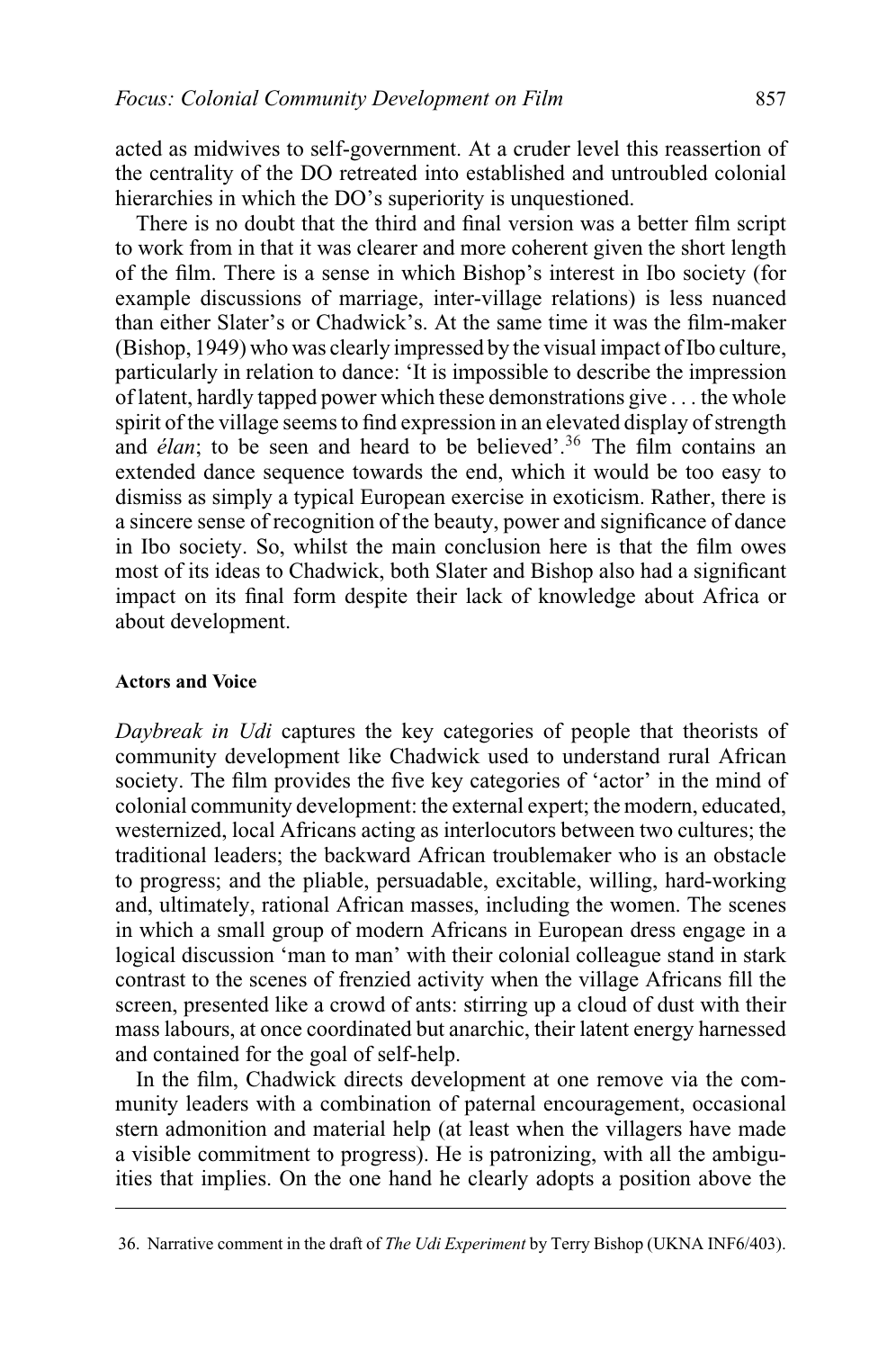Africans he is working with, on the other he clearly genuinely cares for them — like a father should. As the local representative and embodiment of the colonial Nigerian Government, he is also a patron in the sense that he is the provider of good things: he supplies cement, a corrugated iron roof and a trained African midwife as a reward to Umana. Ultimately, the community is inspired by their success to undertake further development efforts as a new spirit of cooperation has been born, and they are prompted by their neighbours into action through competition.

In addition to Chadwick (the lone European, embodying the institutions of the state) there are five named non-professional African actors: Harford Anerobi (Dominic), J.B. 'Fanny' Elumeze (Iruka), Ement Emehel (James), Joseph Amalu BEM (Eze) and Joyce Mgabaronye (the Midwife). Some of them were recruited through the Catholic mission, for example Joyce Mgabaronye, who was a mission school teacher and Fanny Elumeze, who came from Enugu (who was paid GB£ 100 plus expenses and transport costs for the three months' work on the film).<sup>37</sup> Of these, it has been possible to find out a little more about Joseph Amalu, who seemingly needed some persuasion to participate. Amalu, whom the *Catholic Herald* described as 'a very forward thinking African . . . who has done great pioneer work in Udi',  $38$  was reported as particularly reluctant to take on the role of Eze, the villain in the film. He was listed as having been awarded his British Empire Medal in January 1949<sup>39</sup> and was a member of Abaja Native Administration and Owa Native Court. He was also mentioned by Chadwick in person (1949b) as a key early supporter of community development. In other accounts of the history of community development in Udi, Chadwick traces the origins of the movement very specifically to July 1943 to Ogwofia village, where Joseph Amalu was the driving force (Chadwick, 1948).

The hundreds of anonymous Africans who play the role of the 'community' are also credited in the film (though generically) as 'the villagers of Umana, Amansiodo and Mgabagbu Owa'. A contract survives, which is signed by Chadwick, Bishop and representatives of the three villages. It shows that in exchange for performing the role of villagers in the film, they were supplied with the money to pay for the building that was constructed in the film and which became a working maternity home after the film was completed. Such a move seems to run quite counter to Chadwick's frequently expressed view that only when communities paid for their own projects was the goal of self-help really delivered. It does, however, capture a sense of

<sup>37.</sup> Contract dated 6 December 1948 (UKNA INF6/403).

<sup>38. &#</sup>x27;A neat twist to the story is given in that the "villain of the piece", who tries to wreck the maternity home, is in real life a very forward thinking African, Joseph Amalu, B.E.M., who has done great pioneer work in Udi. He was only persuaded to play the part of the devil-mask man who tried to frighten away the young midwife, with difficulty' (*Catholic Herald*, 1949).

<sup>39.</sup> *London Gazette* Honours List of 1 January 1949.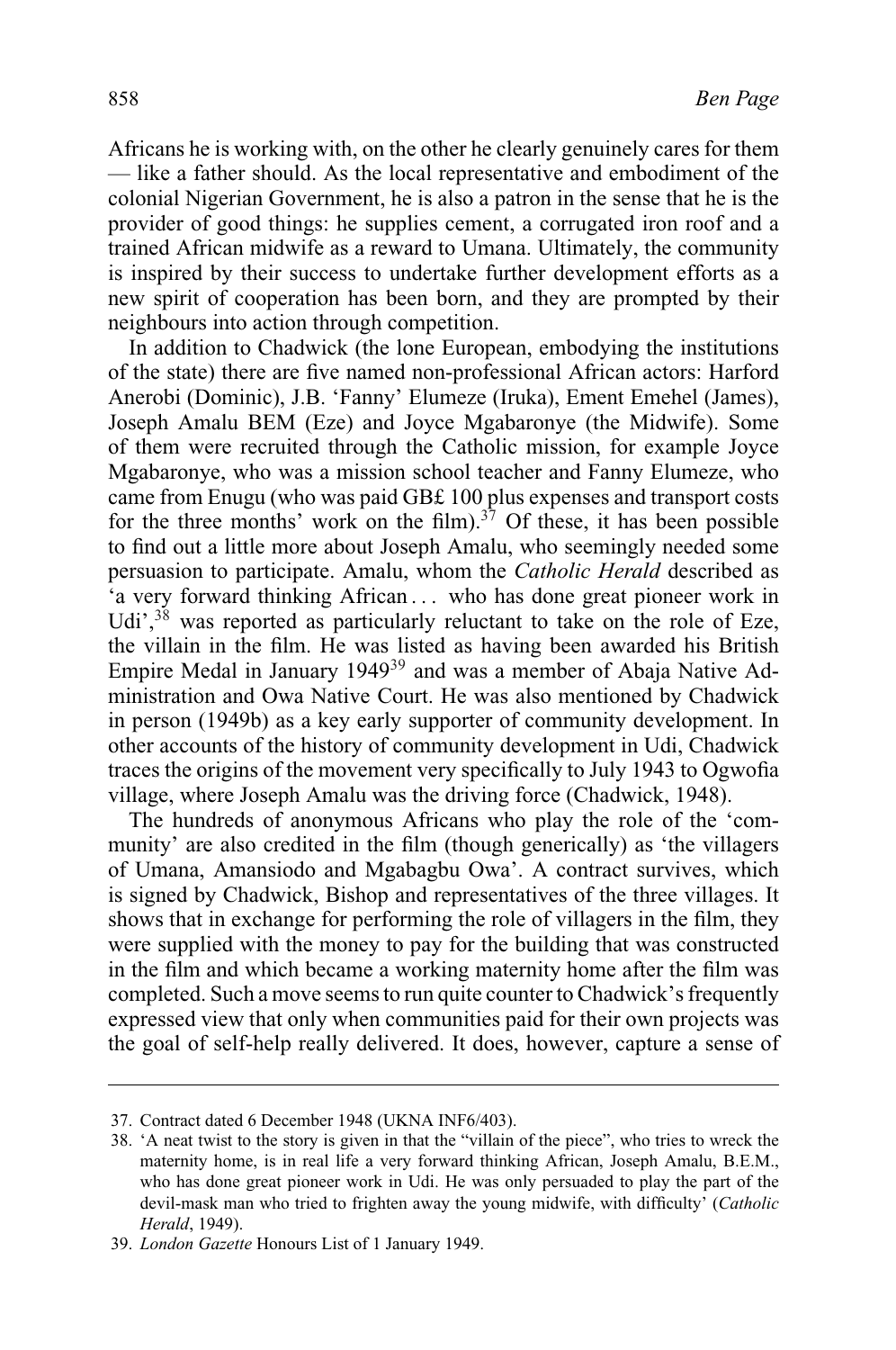his wily opportunism and desire to access resources for the district and its villagers.

Apart from Chadwick's lines, the film is entirely dubbed and the soundtrack was produced at CFU in Beaconsfield in the UK with black actors recruited in London (Edric Connor, Pauline Henriques, Doreen Renner, Harry Quashie) to speak the African roles. The accents they use are rarely appropriate for the Ibo characters they are giving voice to. Several of these actors were relatively high profile, though as sound artists from central casting they never received a credit in the film, and we only know of their participation through archive copies of their original contracts.40 So the film shows African actors whose voices we never hear, whilst we hear voices on the soundtrack of black actors whose names we are never told.

It would be all too easy to make a glib claim about 'voice' and the irony that in a film about Africans participating in development, they are unable to 'speak' — but that is too simple. Some Africans are given a voice by the film script, albeit speaking lines that clearly emerge from a set of ideas over which they have no authorship even as it is being claimed in the film that they are the authors of these ideas. They are given a very specific voice within a specific set of parameters — speech is permitted, with all that that implies about the structures that give permission. There are professional black actors voicing amateur African actors speaking lines written by a British poet who is himself channelling a senior British colonial official who has thought deeply about the development strategy he is following, but is not so conscious of the way he is imagining the world he is looking at. The idea of Africans acting out a specific European script can just as well be applied to many of the utterances of twenty-first century participatory development, where a certain set of terms and ideas provides a narrow vocabulary and defines a limited range of possibilities, whilst simultaneously claiming that the authorship of words and ideas has been divested.

## **DISCUSSION AND CONCLUSIONS**

The main aim of this article was to use the analysis of *Daybreak in Udi* to reveal Chadwick's ideas and worldview in order to better understand

<sup>40.</sup> Pauline Henriques (born Jamaica 1914) was the first black actress to appear on British television when she appeared in Eugene O'Neill's *All God's Chillun' Got Wings* in 1946. Soon afterwards she tired of her bit-parts and switched to social work under her married name Pauline Crabbe. In 1966 she became Britain's first black woman magistrate and in 1969 she was awarded an OBE. Quashie was born in Ghana in 1914 and appeared in a number of films in the 1950s of which the most well-known was *Simba* (starring Dirk Bogarde and Donald Sinden) in 1955. Edric Connor (1913–68) had an acting career in Hollywood and London but was better known as a calypso singer (famous for the Manchester United Calypso). Connor had multiple film and TV roles including co-starring with Rita Hayworth, Robert Mitchum and Jack Lemmon in the 1957 film *Fire Down Below*. He founded an important agency for black actors in 1956.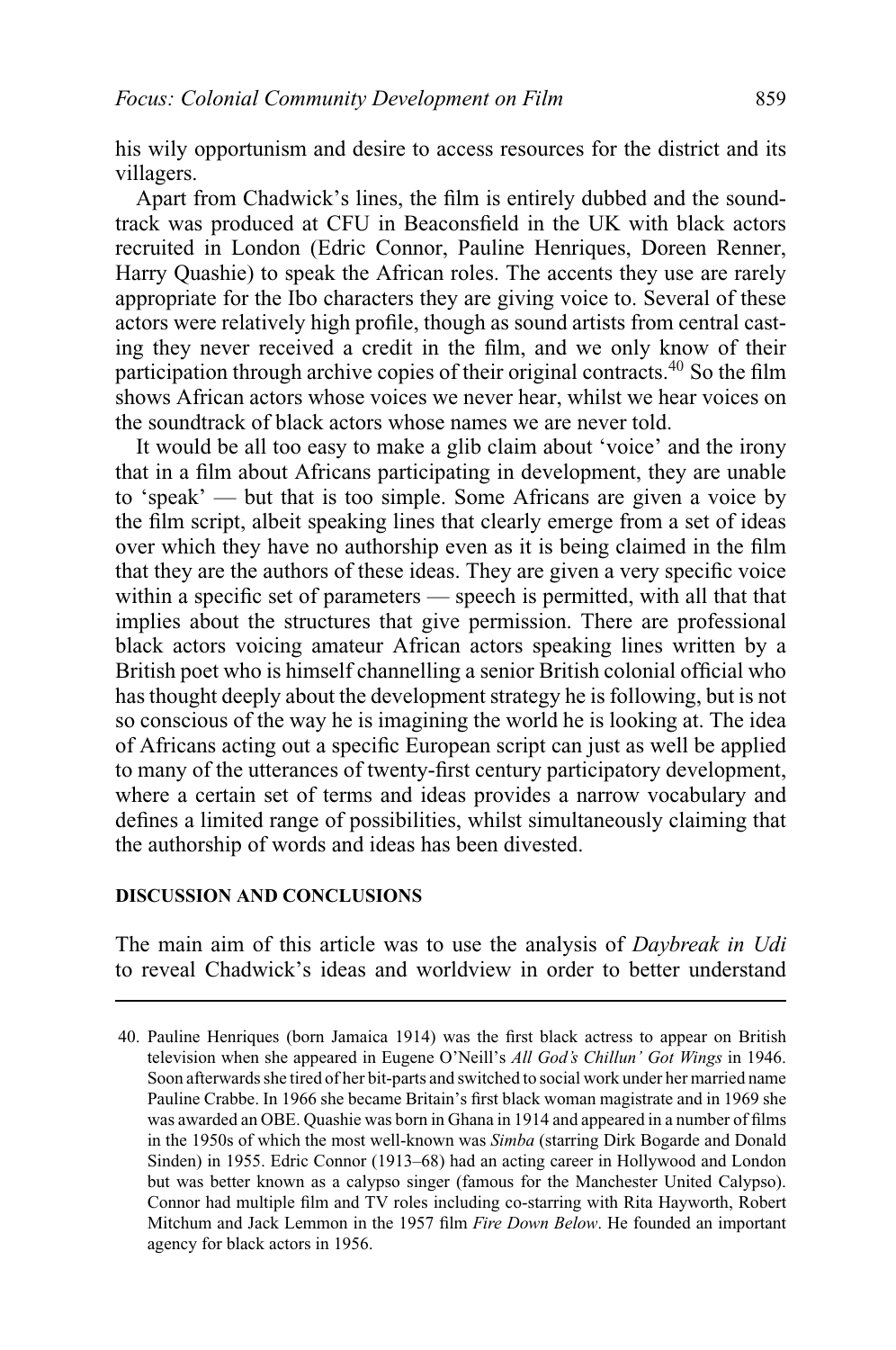the practices and legacies of colonial community development in Eastern Nigeria. The 'recipe' for community development that emerges entailed voluntary African labour using local materials and funding with limited external technical and material support to construct a range of social and economic development projects. A community was engaged through a series of public meetings in which a variety of leaders (both modern and traditional) are involved in identifying and organizing those projects and persuading the wider community of the project's merits and the community's obligations. At the outset, small-scale easy projects were advocated in order to ensure success. Formal celebrations at project completion were an essential part of the psychology as they were a celebration of success. In the background a spirit of competition between communities is fostered in order to provide the motivation to spur communities into further action. The strategy was as much about the minds of potential 'citizens' as it was about the building projects concerned because community development was a school for leadership and self-government. These projects were backed up by written circulars filled with tips and technical ideas for the external experts whose job was to enable community development, and formal technical and leadership training schools were established for members of communities who were picked out as potential leaders. Self-help was identified as morally superior to government aid.

Chadwick's efforts as an individual official between 1943 and 1960 were key to establishing this formula in the region where he worked. However, he was only able to have such a profound influence because his ideas were closely aligned with those emerging from the Colonial Office, and because in the context of very limited resources there were few alternative strategies for rural development being offered. In addition he successfully asserted the idea that these 'new' development techniques were actually an evolution of older African ideas of cooperation, which was an important element of garnering African support. This form of development, which relied on voluntary labour and mass participation, could not work without African support and consent. So whilst the article has put Chadwick at its centre and argued for his significance as a figure in this history, it is important to place his achievements in a wider context. What started as a hobby became a passion and a career. There is something haphazard about the way he stumbled across this approach and then about the way it became institutionalized, which can only partially be accounted for by his zeal.

#### **The Socio-geographical Imaginary of Late Colonial Community Development**

The article has also argued that there is an important distinction to be made between the conscious 'recipe' for delivering community development, on which Chadwick reflected extensively, and the taken-for-granted 'imaginary' which underpins it. This unconscious worldview is articulated through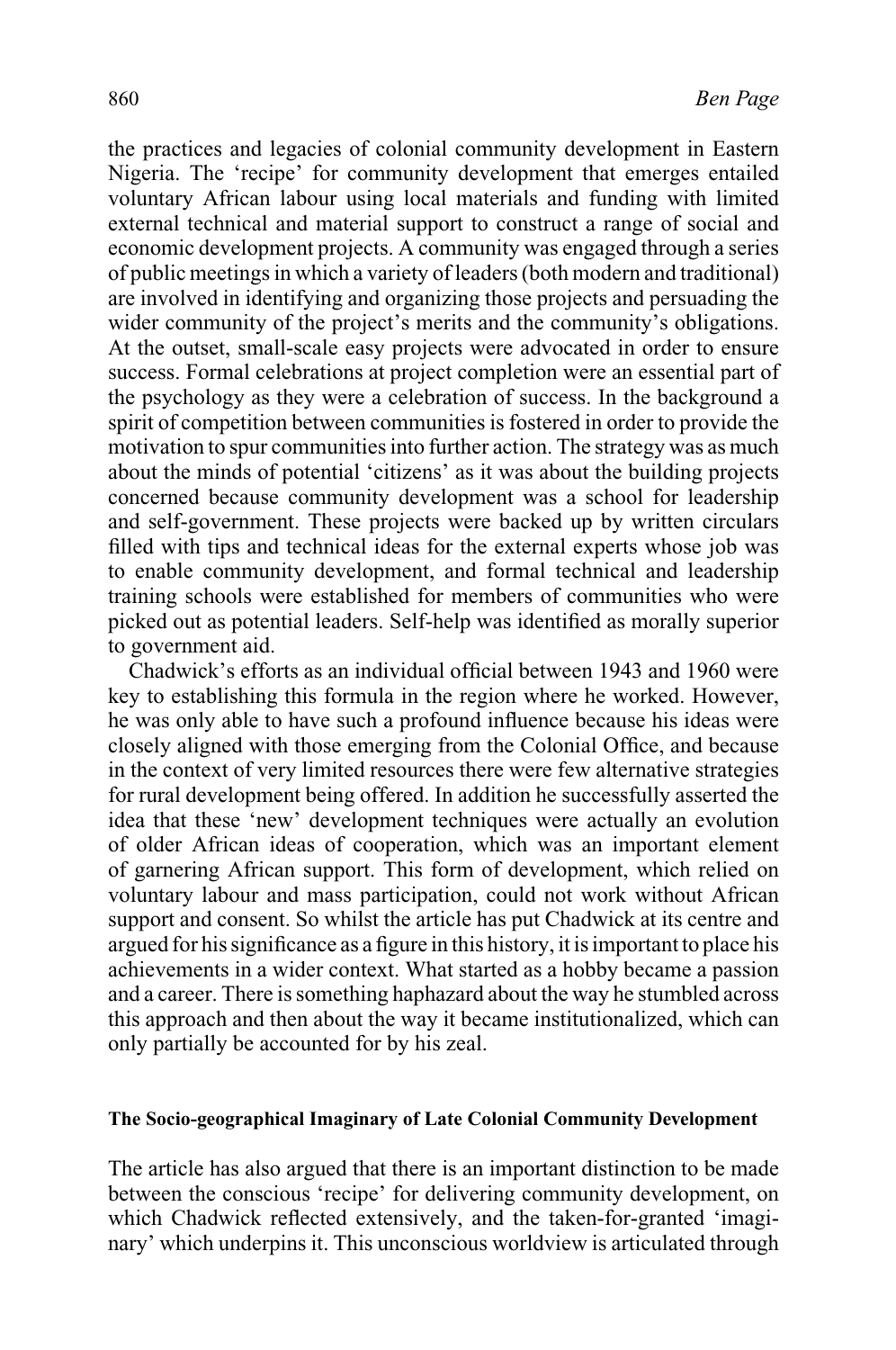relations between the specific social and spatial categories that Chadwick uses when he imagines an African community. The long legacy of colonial community development is as much about this way of imagining African rural society as it is about a set of strategies for organizing development practice. Absolutely central to this is a way of imagining relations between technical experts, government officials, 'modern' educated Africans, 'traditional' African elites and the African masses. But there are other aspects to this imaginary too; for example, a sense of rural Africa as a space where 'tradition' and 'custom' still cohere and where a mosaic of separate but bounded 'communities' sit side by side. Such communities relate to one another primarily through the language of competition.

Chadwick imagined a world in which Ibo society was comprehensible. Partly this was because, in this vision, Ibos were human beings like any others anywhere else in the world. Like all humans their behaviour was governed by base biology and psychology. In this sense, the geographical 'othering' that is so central to most accounts of imperial imaginaries slips away here. (Within the film, however, this universalism is often lost to the aesthetic needs of the director to revel in the alluring possibilities of the exotic.) But comprehending the Ibo takes on a more sinister epistemological quality too. This knowledge of the Ibo is authorized in this imaginary from the experience of managing Africans over decades. Chadwick's sense was that only the colonial handover notes between District Officers who stayed *in situ* over time could 'fix' this knowledge and that such knowledge was a vital precursor to steering community development efforts in positive directions. This sense of knowing the communities you worked with is closely linked to a rigid, bounded, localized, timeless sense of what these rural Africans were 'like'. Chadwick speaks with confidence about knowing precisely what would happen with any project because he claimed to know the people involved and their interests. Such claims to 'know' are central to an act of racist colonial appropriation, albeit one based in Chadwick's case on a stated sense of admiration for the Ibo and Ibo society — including his repeated claim that the cooperative sentiment which underpinned community development was a pre-colonial feature of 'traditional' Ibo culture. Community development, he argued, was about re-awakening that old tradition that he so admired. It was precisely this imaginary that fuelled Chinua Achebe's desire to use his novels to show 'that the white man did not wake the black man from a deep slumber' (Akpuda, 2014).

Chadwick also imagined a world in which the relationship between the subject (the colonial administration) and the object (African rural communities) was mediated by modern Africans. It is hard to over-emphasize the significance of the role of these Janus-faced community leaders in Chadwick's vision. Wise to the protocols of both the colonial administration and also of the communities they were part of, these were the people on whom the claim that this was self-help really rested. It is only by becoming quasi-Europeans that Africans can take on a progressive leadership role. One of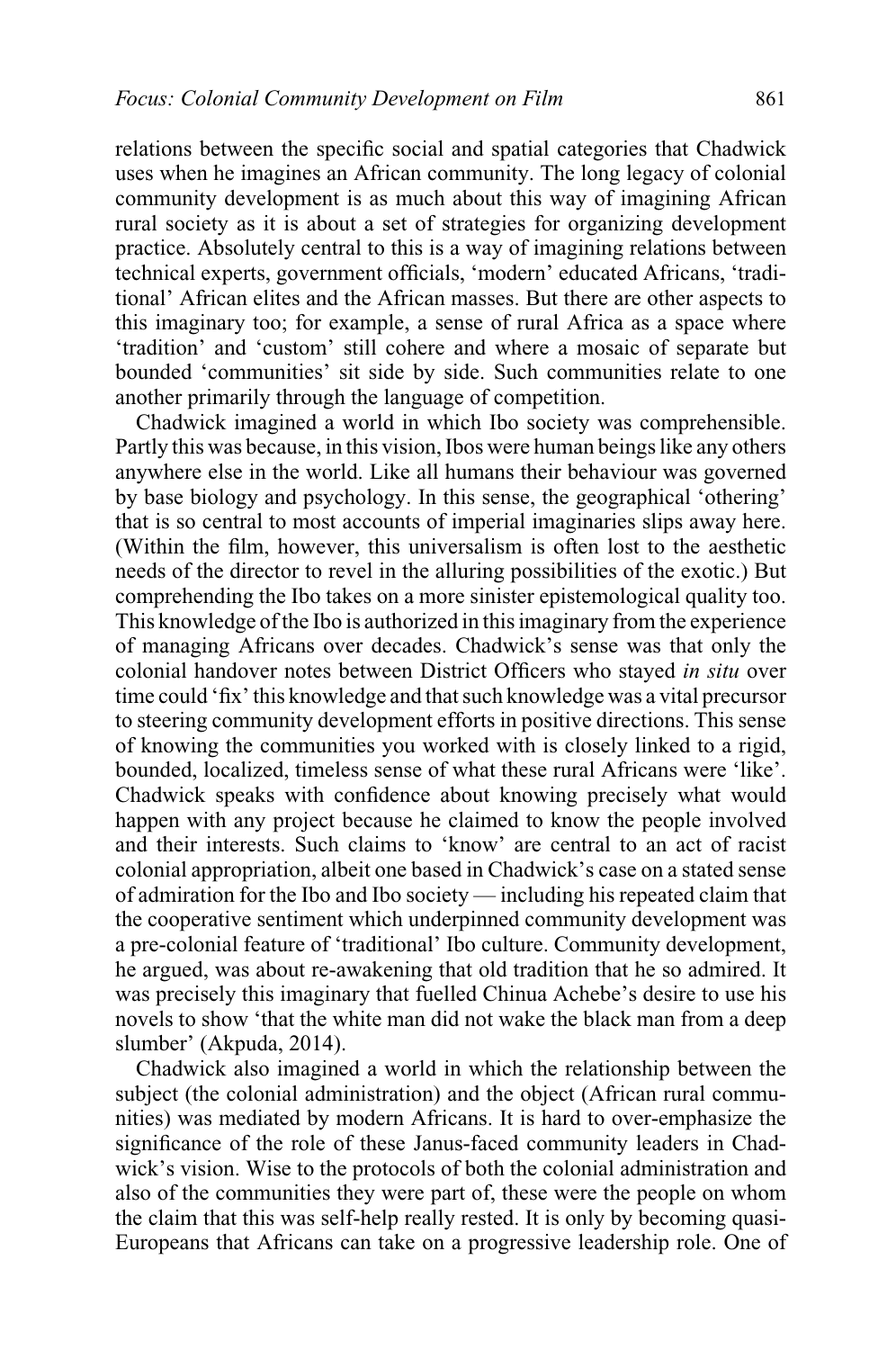the unknowns of the analysis of this film is how the central figure in the narrative slipped from being Dominic (the African) in the early scripts, to Chadwick (the European) in the final film. Was it felt to be a necessity for the geopolitical aspects of the film? Or was it to elicit empathy amongst the Western viewing public? In any case there is little doubt about the important role ascribed to the category 'modern Africans', so much so that Chadwick spent most of the 1950s trying to find ways to create, train and empower them.

Ultimately this socio-geographical imaginary reveals a series of contradictions in community development thinking in relation to issues of race and agency. Rural Africans were competent and hard-working but, like children, they were biddable and easily misled by reactionary elements, particularly when 'tradition' was invoked or 'land' threatened. Some were capable of stepping up to the role of modernizing leaders or becoming agents, but it wasn't clear what it was about these individuals that set them apart from their fellows. Nor was it clear that they could be trusted to lead, without themselves being led by the hand by a European who would keep them on the right path.

# **The Historical Legacy in Nigeria and Cameroon**

The precise historical project of exploring the colonial legacy to contemporary participatory development remains incomplete and there is only limited space here to start sketching out what happened next in Nigeria and Cameroon. The colonial legacy of tripartite ethno-nationalist sentiment was the principal feature of post-colonial politics in Nigeria's First Republic, so much so that ten years after Chadwick had left the Eastern Provinces they were engulfed in civil war. The conflict must have eradicated many of the material structures of colonial community development, but the ideas survived and by the 1980s the practices of community participation in rural development projects were once more at the centre of discussions (Adejunmobi, 1990; Allen, 1981; Hay et al., 1990, Jones, 1983; Kolawole, 1982; Madu and Umebali, 1993; Muoghalu, 1986; Vaughan, 1995). In addition the explicit memory of the community development training schools at Awgu and Man O' War Bay lives on in Nigeria through the Man O' War uniformed youth organization and through the Citizenship and Leadership Training Centre (a parastatal under the Federal Ministry of Youth Development), which trace their roots directly to the centres established by Chadwick (and Alec Dickson). The CLTC claims to have trained more than seven million Nigerians 'from all walks of life' using the Outward Bound techniques pioneered in the early 1950s as part of colonial community development leadership training. The centre still operates from Awgu alongside five other sites chosen as challenging physical environments. $41$ 

<sup>41.</sup> See http://cltcnigeria.org/ and http://manowar.com.ng/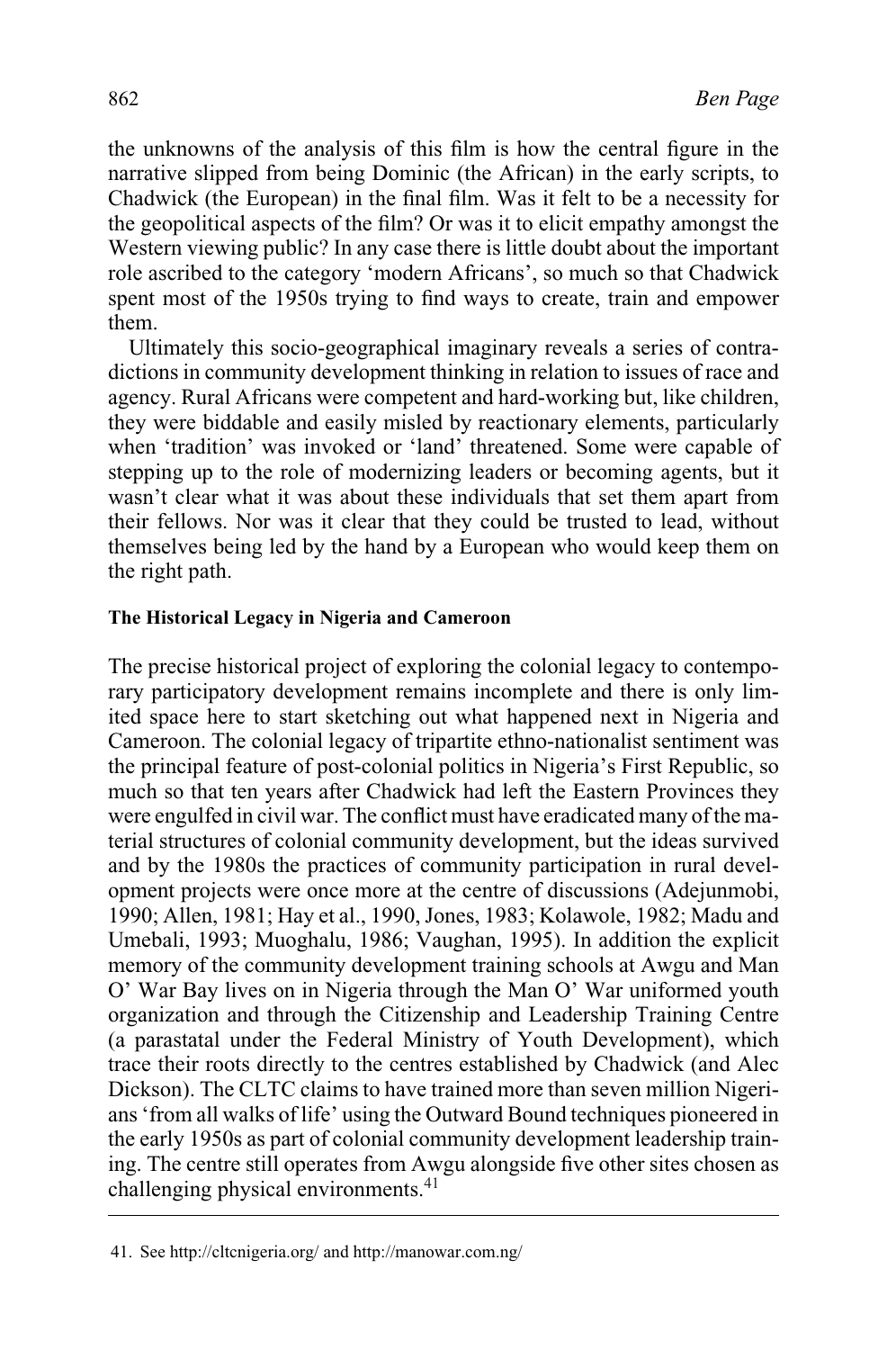In Cameroon, however, the history was quite different. Here there is a formal Community Development Department, a unit within the Ministry of Agriculture, still using a strategy that is very close to that originally expounded in the 1940s. In some fields (such as the construction of self-help rural water supply in Cameroon), this continuity was a consequence of a shared vision between African politicians and civil servants and new foreign civil society actors (the Swiss Association of Technical Assistance) who took the template provided by colonial community development as efficient, effective and morally right (Helvetas, 1989). Hundreds of villages in the Northwest and Southwest Regions have used this model to organize their development (Helvetas, 1989; Kwo, 1984, 1986). Formal community development training also continues unbroken. This took place first at Man O' War Bay, then at the Community Development and Specialization Training School (CDSTS) in Kumba, which recently graduated its twenty-ninth year of Community Development Technicians. Much of what happens today in the name of community development in Cameroon would be recognized by Chadwick.

#### **The Broader History of Community Development**

How does development studies write its own history? This article has drawn attention to the long history of community development in Nigeria, which is often neglected or ignored by development studies (c.f. Adesoji, 2008; Gofwen, 1999; Omolewa, 2008). It is worth returning to Chadwick's work and ideas because so many contemporary development initiatives and published analyses appear to treat 'community participation' as innovative yet, as *Daybreak in Udi* shows, this is a strategy that external institutions have deployed in West Africa for seventy years. The contradictions and ambiguities as well as the merits of participatory development were as present in the mid-twentieth century as they are in the twenty-first century (Mosse, 1994). This is not an original point, but given the ongoing blindness to the history of community development in development studies, it is one that merits repeating.

Perhaps there is some discomfort entailed in remembering the colonial period in an apparently positive light, but making the connection between colonial policy and participatory development is not necessarily an attempt to defend the British Empire. Just because participatory development is generally considered a 'good thing', it doesn't mean that imperialism can be defended because it named, institutionalized and codified it. Today, self-help strategies are often considered not only to be more *effective* in the long-term, but also more *democratic* than orthodox, large-scale top-down development planning, especially among rural communities. They are considered more democratic because of the active role played by project beneficiaries in the selection, planning, implementation, ownership and maintenance of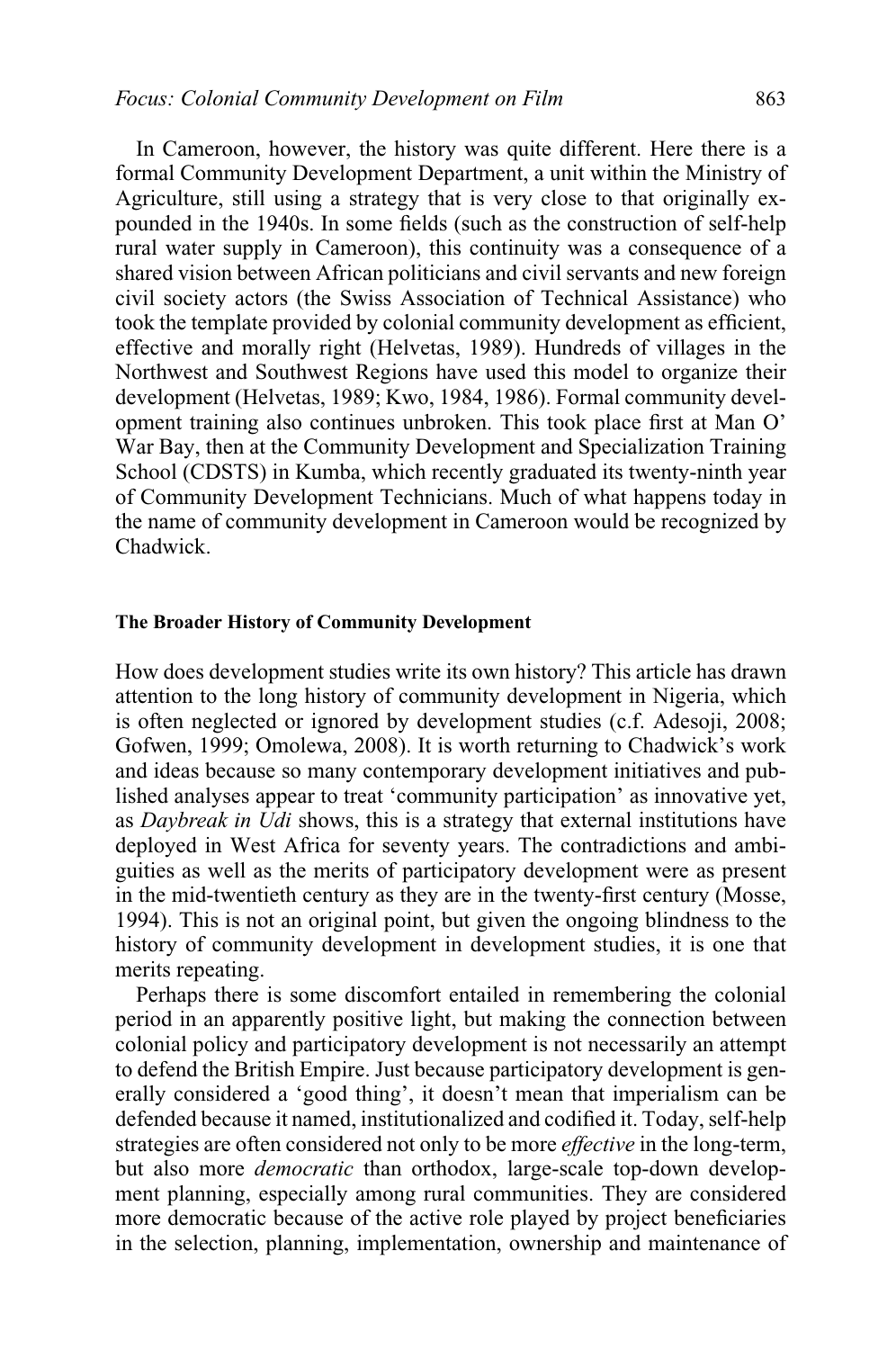development initiatives. Self-help is now widely accepted as an important and empowering form of development practice in both rural and urban areas across Africa and other regions of the global South (Hickey and Kothari, 2008; Mohan, 2008). But it is vital to remember that colonial community development was a tiny element of a vast imperial enterprise. Even if the British Empire was the origin of formal participatory development, and even if that approach were flawless (which it is not), it would not redeem the centuries of inhumane exploitation that were at the centre of the imperial project.

Assessments of British policies in West Africa during the late colonial period tend to be unhelpfully digital. Either they condemn an imperial brew of racism, exploitation, self-interest, under-investment and overrapid retreat, or they present an apologia based on the belated realization in Britain of obligations to African subjects, the merits for Africa of integration into world markets, and the heroic efforts of individual colonial officers. The reality is both more complicated and more awkward. The example of colonial community development in the 1940s and 1950s is a case in point. On the one hand it speaks to the genuine belief of a few colonial officials in African agency, autonomy, values, history, competence, capacity and empowerment. On the other hand it maintains racial hierarchies, draws attention away from the failure of the colonial state to develop infrastructure and perpetuates a Eurocentric development teleology. It left European colonial officials as the authorities on African development, even as they simultaneously tried to distance themselves from it. In addition, for all of its paternal optimism, colonial Community Development was basically firmly embedded in fiscal miserliness and imperial geopolitics.

A final reason for retracing this particular historical episode is that it can contribute to the literature trying to question the way 'neoliberalism' is often used to explain everything — including the rise of participatory development. There is a convincing argument in circulation that since the 1980s, participation has played an important enabling role in the shrinking of the state, and that as a strategy it speaks to an individualistic ideology of self-help (Mayo and Craig, 1995). It is undoubtedly the case that participatory development articulates with many of the policies grouped under the banner of neoliberalism by providing basic rural facilities as the state withdraws. In the absence of government facilities (and staff), low-standard basic technology services delivered to rural areas via selfhelp community development have come to the rescue. However, given its seventy-year history in West Africa, it is clear that community development is not an explicit response to the current episode of neoliberalism, which is usually thought to have begun in the late 1970s. Participatory development may articulate well with neoliberalism, but it was not created by it.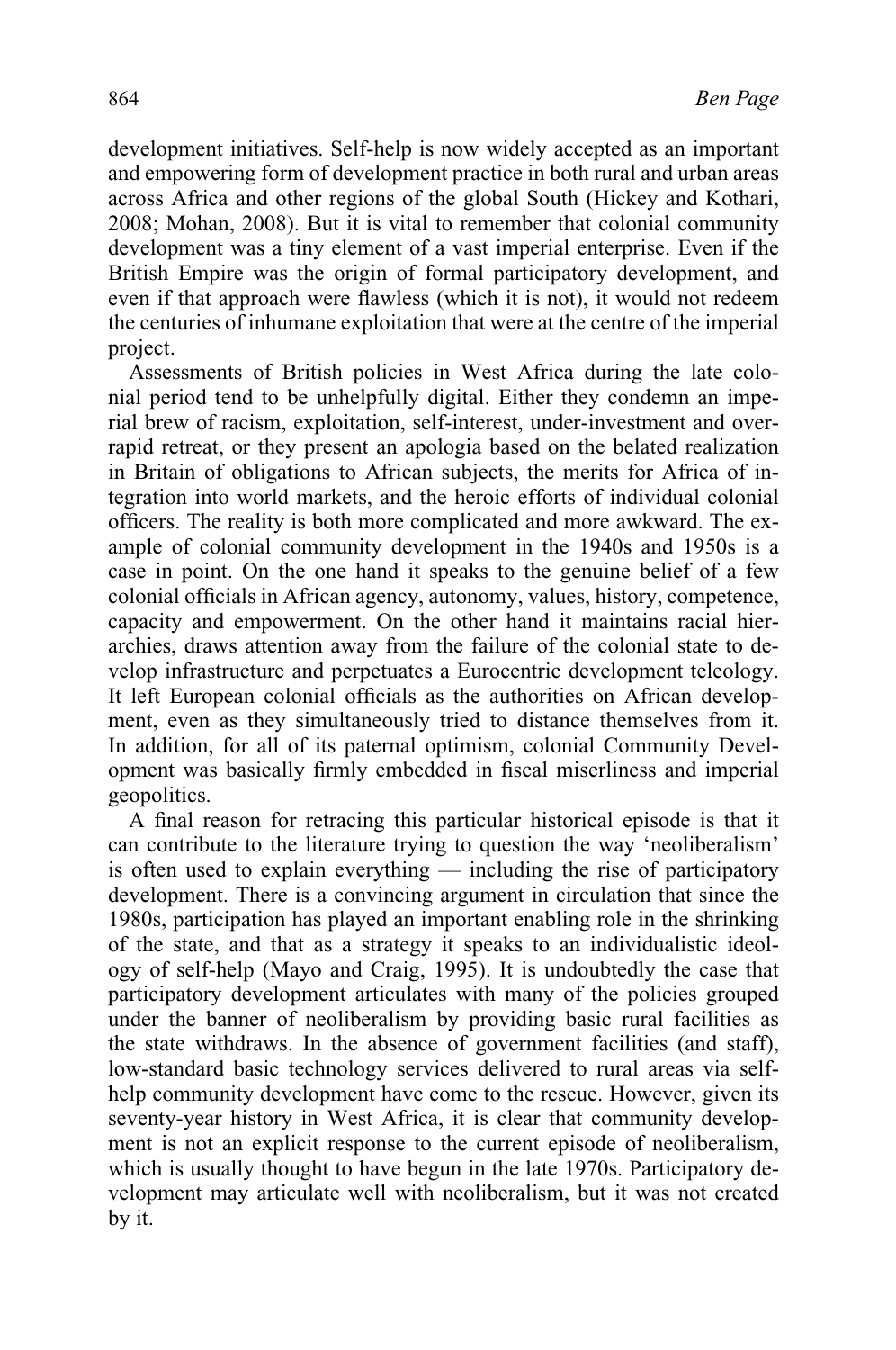## **REFERENCES**

- Abloh, F. and S. Ameyaw (1997) 'A Historical Perspective on Community Development', in H. Campfens (ed.) *Community Development around the World*, pp. 275–91. Toronto: University of Toronto Press.
- Achebe, C. (1958) *Things Fall Apart*. London: Heinemann.
- Adejunmobi, A. (1990) 'Self-help Community Development in Selected Nigerian Rural Communities: Problems and Prospects', *Community Development Journal* 25(3): 225–35.
- Adesoji, A.O. (2008) 'Progressive Unions and the Competition for Community Development in Nigeria: A Study of Ifon, Ilobu and Erin Progressive Unions, 1940–1970', *African Study Monographs* 29(2): 51–72.
- Akpuda, A.A. (2014) 'Chinua Achebe's Film Heritage and the Making of the Egwugwu Motif in *Things Fall Apart*', *The Sun* 8 June 2014. http://sunnewsonline.com/new/?p = 66798 (accessed 27 June 2014).
- Allen, G. (1981) 'Community Development up to Date', *The Nigerian Field* 46(1/2): 3–9.
- Bishop, T. (1949) 'Film-Making in Udi', *The Spectator* 1 April.
- Burton, A. and M. Jennings (2007) 'Introduction: The Emperor's New Clothes? Continuities in Governance in Late Colonial and Early Postcolonial East Africa', *International Journal of African Historical Studies* 40(1): 1–26.
- *Catholic Herald* (1949) 'Missions Helped to Make this Crown Film', 1 July.
- Chadwick, E.R. (1935) 'An Ibo Village Art Gallery', *The Nigerian Field* 4(4): 175–83.
- Chadwick, E.R. (1937a) 'Wall Decorations of Ibo Houses', *The Nigerian Field* 6(3): 134–35.
- Chadwick, E.R. (1937b) 'Bebege', *The Nigerian Field* 6(4): 165–68.
- Chadwick, E.R. (1938a) 'Ijo Lilliput Villages', *The Nigerian Field* 7(3): 133–34.
- Chadwick E.R. (1938b) 'The George Shotton Hulk', *The Nigerian Field* 7(4): 181–82.
- Chadwick E.R. (1948) 'Mass Education in Udi Division', *African Affairs* 47(186): 31–41.
- Chadwick, E.R. (1949a) 'Mbabu Village', *The Spectator* 27 May.
- Chadwick, E.R. (1949b) 'Communal Development in Udi Division of SE Nigeria'. Unpublished reportaris: UNESCO.
- Chadwick, E.R. (1950) 'Community Development Bulletin No 3'. Enugu: Government Printer.
- Chadwick, E.R. (1951a) 'What Community Development means in Practice in the Eastern Provinces'. Pamphlet for public circulation. Enugu: Government Printer.
- Chadwick, E.R. (1951b) 'Community Development in South Eastern Nigeria', *The Nigerian Field* 16(3) 113–23.
- Chadwick, E.R. (1952a) 'A Short List of Quotations Concerning Community Development'. Pamphlet for public circulation. Enugu: Government Printer.
- Chadwick E.R. (1952b) 'A Divisional Museum', *The Nigerian Field* 17(2): 84–89.
- Chadwick E.R. (1953) 'A Hippo Play in Brass Division', *The Nigerian Field* 18(1): 30–33.
- Chadwick, E.R. (n.d.) 'What is Community Development?', *Eastern Outlook and Cameroon Star*. Enugu: Government Printer.
- Colonial Office (1944) 'Mass Education in African Society (Colonial 186)'. London: HMSO.
- Colonial Office (1948) 'Education for Citizenship in Africa'. London: HMSO.
- Constantine, S. (1984) *The Making of British Colonial Development Policy 1914–1940*. London: Frank Cass.
- Cooke, B. and U. Kothari (eds) (2001) *Participation: The New Tyranny?* London and New York: Zed Books.
- Dickson, M. (1960) *New Nigerians*. London: Dennis Dobson.
- Gibbs, J. (1999) 'Propaganda and Mass Education: Alec Dickson and Drama for Development in the Gold Coast', in M. Banham, J. Gibbs, F. Osofiasan and J. Plastow (eds) *African Theatre in Development*, pp.13–23. Oxford: James Currey.
- Gofwen, R.I. (1999) 'Community Development in Nigeria: What is New and What is Old', *Nigerian Journal of Social Work* 3: 69–81.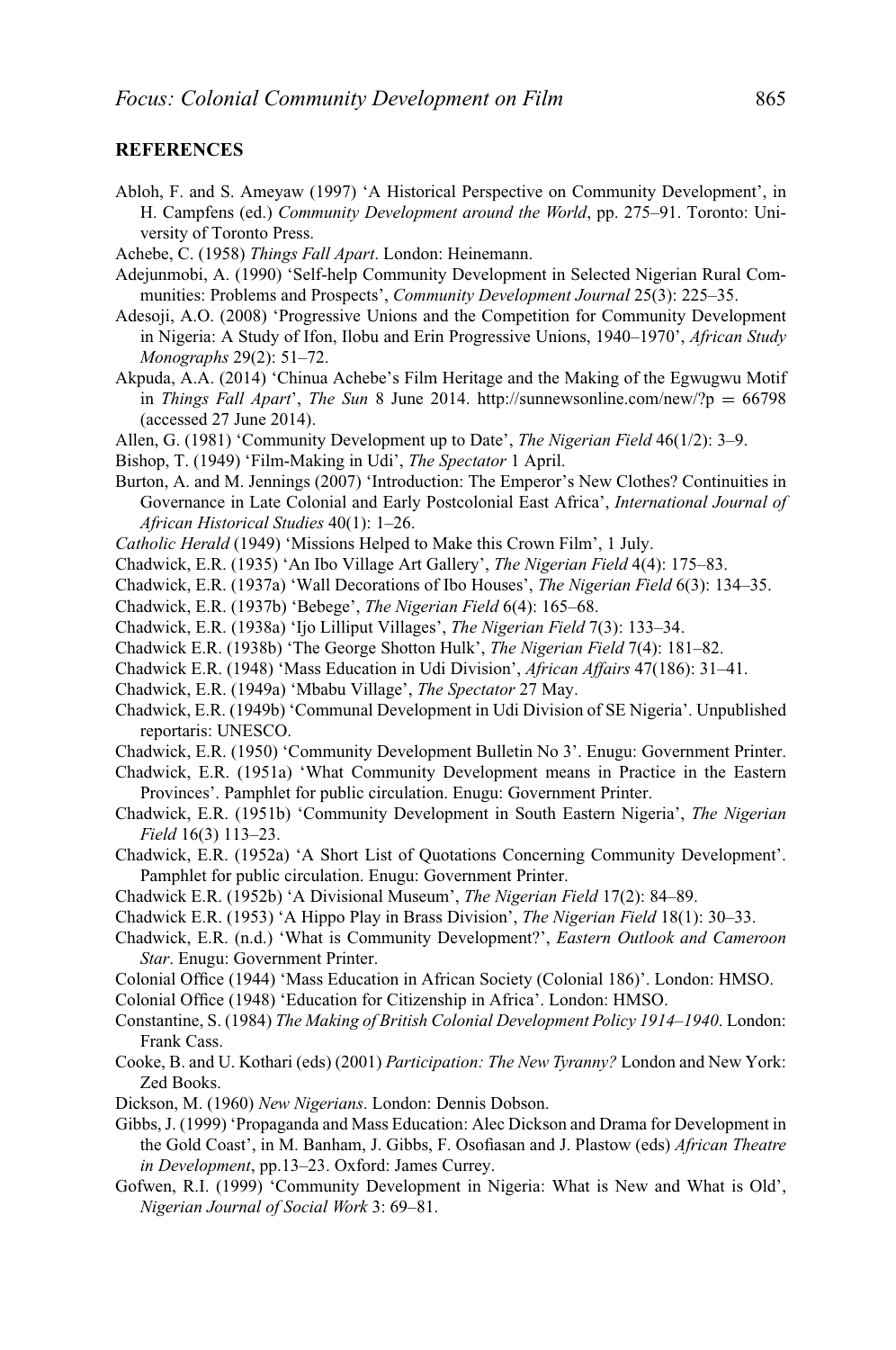- Harding, A. (2004) 'The Closure of the Crown Film Unit in 1952: Artistic Decline or Political Machinations?', *Contemporary British History* 18(4): 22–51.
- Hay, R., P. Koehn and E. Koehn (1990) 'Community Development in Nigeria: Prevailing Orientations among Local Government Officials', *Community Development Journal* 25(2): 147–60.
- Helvetas (1989) *Evaluation of Water Supply Systems Constructed from 1964 to 1989*. Bamenda: Helvetas.
- Hickey, S. and U. Kothari (2008) 'Participation', in R. Kitchin, R. and N. Thrift (eds) *International Encyclopaedia of Human Geography Volume 8*, pp. 82–89. London: Elsevier.
- Hickey, S. and G. Mohan (eds) (2004) *Participation: From Tyranny to Transformation?* London and New York: Zed Books.
- Holford, J. (1988) 'Mass Education and Community Development in the British Colonies, 1940–1960', *International Journal of Lifelong Education* 7(3): 163–83.
- Ishkanian, A. and S. Szreter (eds) (2012) *The Big Society Debate: A New Agenda for Social Welfare?* Cheltenham: Edward Elgar.
- Jackson, I.C. (1956) *Advance in Africa: A Study of Community Development in Eastern Nigeria*. Oxford: Oxford University Press.
- Jennings, M. (2003) '"We Must Run While Others Walk": Popular Participation and Development Crisis in Tanzania, 1961–9', *Journal of Modern African Studies* 41(2): 163–87.
- Jennings, M. (2007) '"A Very Real War": Popular Participation in Development in Tanzania during the 1950s and 1960s', *International Journal of African Historical Studies* 40(1): 71–96.
- Jones, J. (1983) 'The Model Village Scheme of Northern Nigeria: A Model for Community Development?', *Community Development Journal* 18(1): 68–74.
- Kirk-Greene, A.H. (2006) *Symbol of Authority: The British District Officer in Africa*. London: IB Taurus.
- Kolawole, A. (1982) 'The Role of Grassroots Participation in National Development: Lessons from the Kwara State of Nigeria', *Community Development Journal* 17(2): 121–33.
- Kothari, U. (2005) 'Authority and Expertise: The Professionalisation of International Development and the Ordering of Dissent', *Antipode* 37(3): 425–66.
- Kothari, U. (2006a) 'From Colonialism to Development: Continuities and Divergences', *Journal of Commonwealth and Comparative Politics* 44(1): 118–36.
- Kothari, U. (2006b) 'Spatial Imaginaries and Practices: Experiences of Colonial Officers and Development Professionals', *Singapore Journal of Tropical Geography* 27(3): 235–53.
- Kwo, E.M. (1984) 'Community Education and Community Development in Cameroon: The British Colonial Experience 1922–1961', *Community Development Journal* 19(4): 204–13.
- Kwo, E.M. (1986) 'Community Education and Community Development in Cameroon: Anglophone Cameroonian Experience since 1961', *Community Development Journal* 21(3): 161– 68.
- Lewis, D., D. Rodgers and M. Woolcock (2013) 'The Projection of Development: Cinematic Representation as an(other) Source of Authoritative Knowledge?', *Journal of Development Studies* 49(3): 383–97.
- Lewis, J. (2000) '"Tropical East Ends" and the Second World War: Some Contradictions in Colonial Office Welfare Initiatives', *The Journal of Imperial and Commonwealth History* 28(2): 42–66.
- Lewis, J. (2001a) 'The Ruling Compassions of the Late Colonial State: Welfare versus Force, Kenya 1945–1952', *Journal of Colonialism and Colonial History* 2(2). Online journal.
- Lewis, J. (2001b) *Empire State-building: War and Welfare in Kenya 1925–52*. Oxford: James Currey.
- Lewis, J. (2011) 'The British Empire and World History: Welfare Imperialism and "Soft Power" in the Rise and Fall of British Rule', in J. Midgeley and D. Piachaud (eds) *Colonialism and Welfare: Social Policy and the British Imperial Legacy*, pp. 17–35. Cheltenham: Edward Elgar.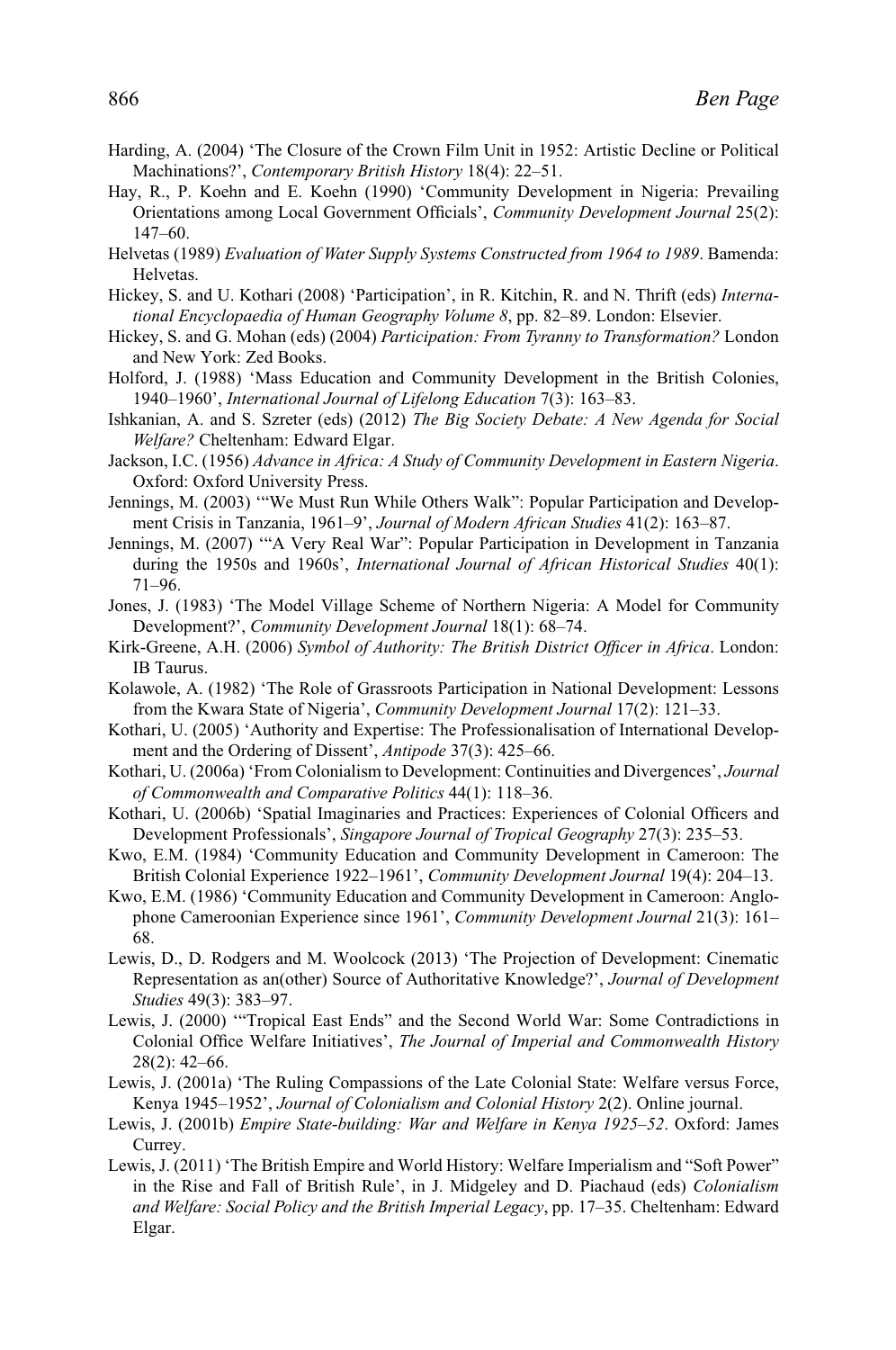- Madu, E.N. and E.E. Umebali (1993) 'Self-help Approach to Rural Transformation in Nigeria', *Community Development Journal* 28(2): 141–53.
- Mamdani, M. (1996) *Citizen and Subject: Contemporary Africa and the Legacy of Late Colonialism*. Princeton, NJ: Princeton University Press.
- Mayo, M. and G. Craig (1995) 'Community Participation and Empowerment: The Human Face of Structural Adjustment or Tools for Democratic Transformation?', in G. Craig and M. Mayo (eds) *Community Empowerment: A Reader in Participation and Development*, pp. 1–11. London and New York: Zed Books.
- Mbembe, A. (2001) *On the Postcolony*. Berkeley, CA: University of California Press.
- Milne, M. (1999) *No Telephone to Heaven: From Apex to Nadir Colonial Service in Nigeria, Aden, the Cameroons and the Gold Coast 1938–61*. Stockbridge: Meon Hill.
- Mohan, G. (2008) 'Participatory Development', in V. Desai and R. Potter (eds) *The Arnold Companion to Development Studies* (2nd edn), pp. 49–54. London: Edward Arnold.
- Morton-Williams, P. (1952) *Cinema in Rural Nigeria: A Field Study of the Impact of Fundamental-Education Films on Rural Audiences in Nigeria*. Lagos: Federal Information Service.
- Mosse, D. (1994) 'Authority, Gender and Knowledge: Theoretical Reflections on the Practice of Participatory Rural Appraisal', *Development and Change* 25(3): 497–526.
- Muoghalu, L.N. (1986) 'Structure and Pattern of Community Self-help Development Projects in Nigeria: An Appraisal', *Community Development Journal* 21(1): 33–41.
- Omolewa, M. (2008) 'Programmed for Failure? The Colonial Factor in the Mass Literacy Campaign in Nigeria, 1946–1956', *Paedagogica Historica* 44(1/2): 107–22.
- Shaka, F.O. (1999) 'Instructional Cinema in Colonial Africa: An Historical Reappraisal', *Ufahamu: A Journal of African Studies* 27(1/3): 27–47.
- Shaka, F.O. (2004) *Modernity and the African Cinema: A Study in Colonialist Discourse, Postcoloniality and Modern African Identities*. Trenton, NJ: Africa World Press.
- Skinner, K. (2009) '"It Brought Some Kind of Neatness to Mankind": Literacy, Development and Democracy in 1950s Asante', *Africa: The Journal of the International African Institute* 79(4): 479–99.
- Skinner, K. (2010) 'From Pentecostalism to Politics: Mass Literacy and Community Development in Late Colonial Northern Ghana', *Paedagogica Historica* 46(3): 307–23.
- Skinner, K. (2011) 'Who Knew the Minds of the People? Specialist Knowledge and Developmentalist Authoritarianism in Postcolonial Ghana', *The Journal of Imperial and Commonwealth History* 39(2): 297–323.
- Smyth, R. (1979) 'The Development of British Colonial Film Policy, 1927–1939, with Special Reference to East and Central Africa', *The Journal of African History* 20(3): 437–50.
- Smyth, R. (1983) 'The Central African Film Unit's Images of Empire', *Historical Journal of Film, Radio, Television* 3(2): 131–47.
- Smyth, R. (1988) 'The British Colonial Film Unit and Sub-Saharan Africa, 1939–1945', *Historical Journal of Film, Radio and Television* 8(3): 285–98.
- Smyth, R. (1992) 'The Post-War Career of the Colonial Film Unit in Africa: 1946–1955', *Historical Journal of Film, Radio and Television* 12(2): 163–77.
- Smyth, R. (2004) 'The Roots of Community Development in Colonial Office Policy and Practice in Africa', *Social Policy and Administration* 38(4): 418–36.
- Starsberg, P. (1950) 'Chaddy Puts on Clock 2,000 Years', *Daily Herald* 7 January.
- Vaughan, O. (1995) 'Assessing Grassroots Politics and Community Development in Nigeria', *African Affairs* 94: 501–18.
- Watts, M.J. (1999) 'Collective Wish Images: Geographical Imaginaries and the Crisis of National Development', in D. Massey, J. Allen and P. Sarre (eds) *Human Geography Today*, pp. 85– 107. Cambridge: Polity Press.